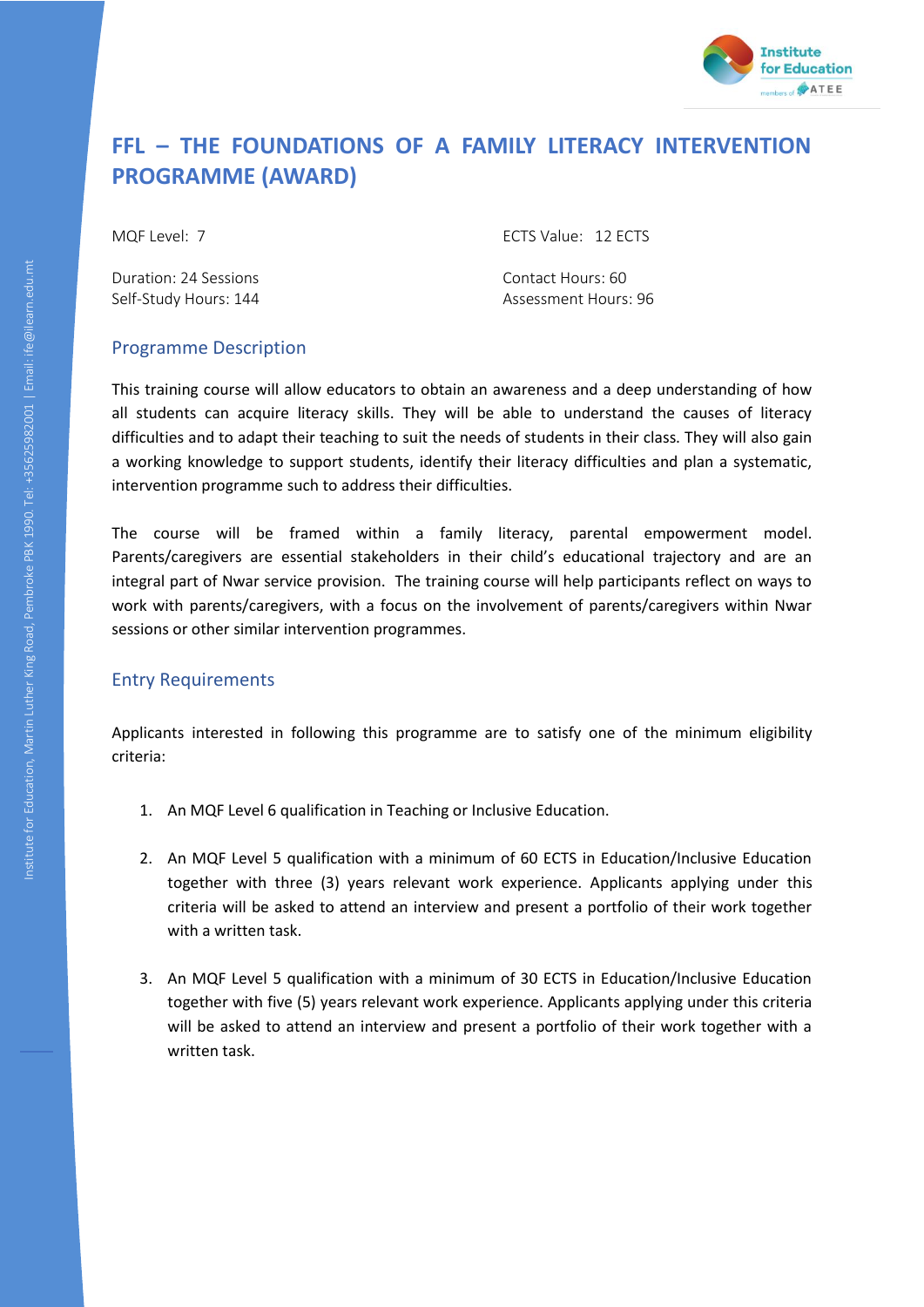

# Overall Objectives and Outcomes

The objectives of this short programme are for participants to able to:

- a) apply the knowledge learnt to support students in literacy which includes balanced literacy theory and practice, language use and function in a bilingual class, reading and spelling strategies, phonological awareness, phonic skills, reading development, paired, shared and guided reading, using meaningful texts, fluency and comprehension, vocabulary building, and writing skills;
- b) apply all acquired skills in their teaching within their classroom;
- c) identify the underpinning causes of literacy difficulties through theoretical knowledge to inform on their teaching and classroom practices;
- d) use and elicit the teaching skills and sub-skills both explicitly and implicitly and establish the place of such skills in the curriculum and their plan of work;
- e) empower parents/guardians with skills and strategies that will enhance their child's teaching and learning process within a family literacy intervention programme such as the Nwar family literacy programme;
- f) understand the different multi-cultural perspectives that educators face in class.

## Programme Structure

This programme is composed of the following modules:

- The National Literacy Strategy and Balanced Literacy: Theory and Practice (1 ECTS)
- Phonological Awareness Skills as a Precursor to Literacy Development (1 ECTS)
- Language Development: Use and Function in a Bilingual Class (1 ECTS)
- Reading and Spelling Strategies (2 ECTS)
- Reading Development (3 ECTS)
- Writing Process Methodology (1 ECTS)
- Creating Multisensory and Digital Resources (2 ECTS)
- Planning a Family Literacy Intervention Session (1 ECTS)

For further details regarding delivery and assessment, kindly refer to the individual module descriptors below and on the IfE Portal.

# **Certification**

Upon successful completion of this programme, course participants will be conferred an accredited certifcation.

## Further Learning Opportunities and Career Progression

Upon successful completion of this programme, course participants may apply for the position of Nwar Tutor with the Malta National Literacy Agency. This certification may also be used to apply for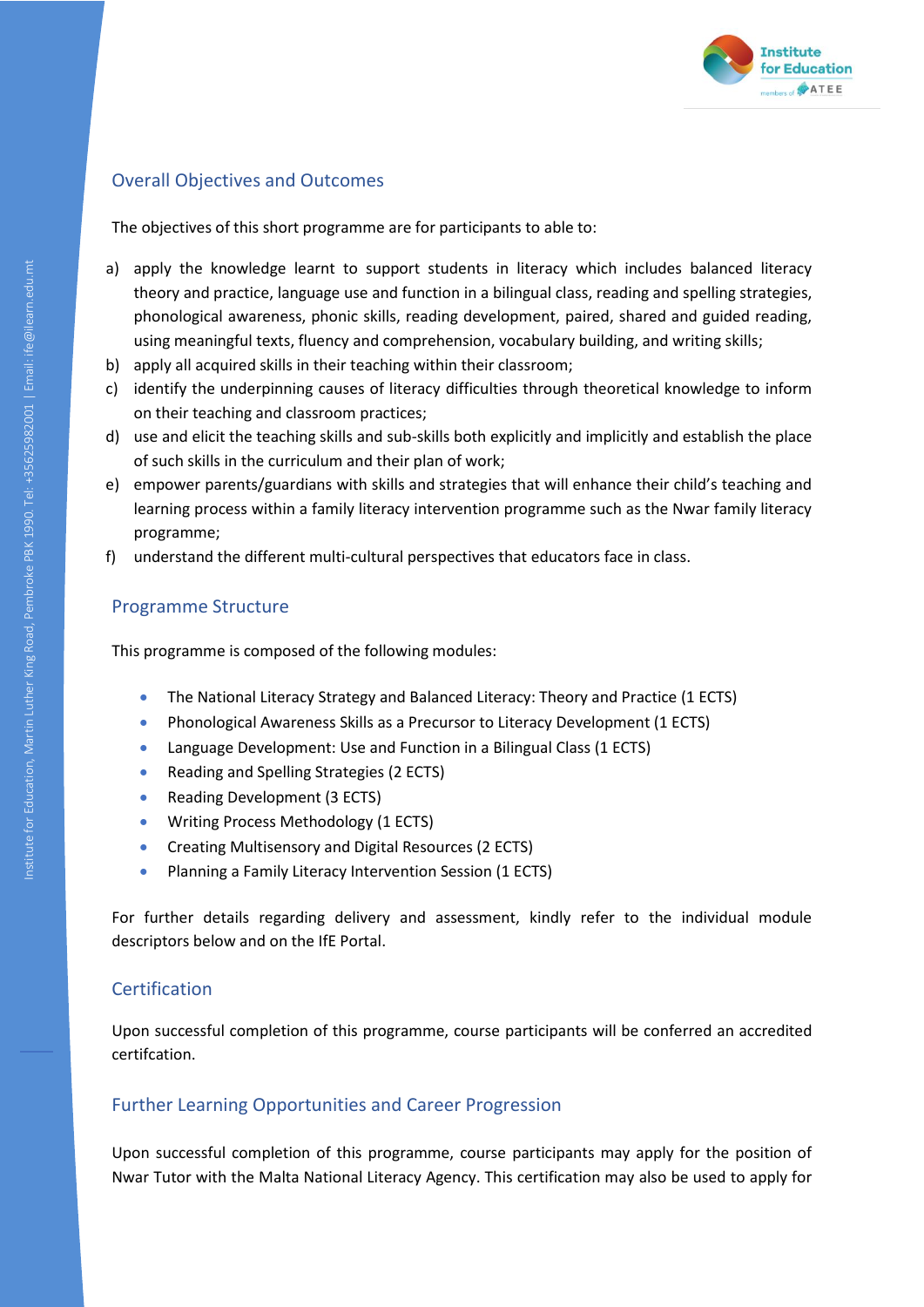

Recognition of Prior Learning for accredited programmes. Teachers may use this certification in their application for accelerated programme.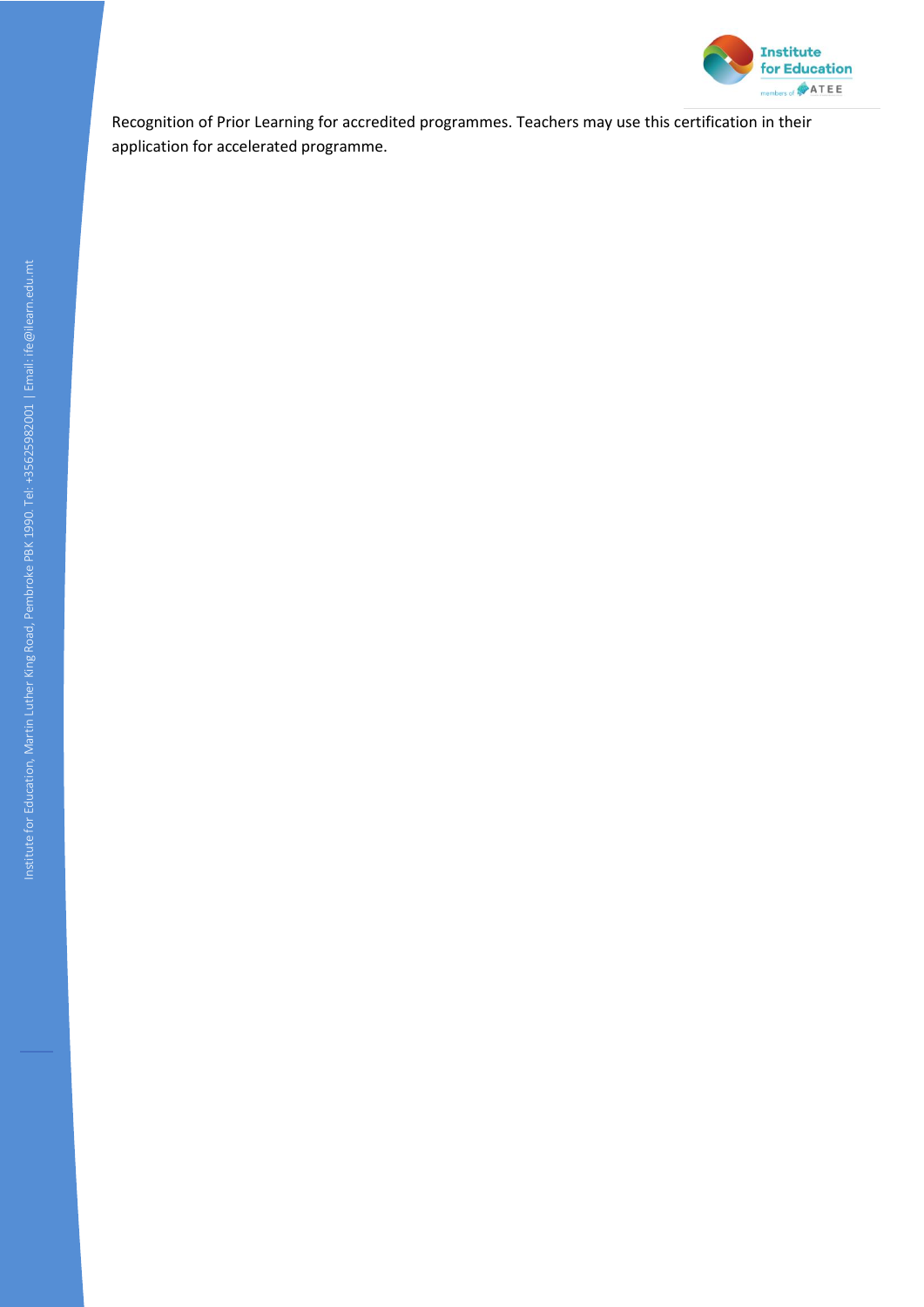

# **FFL01 – The National Literacy Strategy and Balanced Literacy: Theory and Practice**

MQF Level: 7 ECTS Value: 1 ECTS

Duration: 2 Sessions Contact Hours: 5

Self-Study Hours: 12 Assessment Hours: 8

# Module Description

This module will give participants an overview of the National Literacy Strategy for All and introduce the components of a balanced literacy approach (read aloud, shared reading, modelled reading, guided reading, independent reading, modelled writing, shared writing, guided writing, independent writing and word study.)

A balanced literacy approach can be used with all students to address their literacy difficulties. Participants will be introduced to a balanced literacy approach to teaching and learning within a theoretical and practical framework both in the classroom and within an after-school literacy programme. This module will also touch on the involvement of parents/caregivers within a balanced literacy approach.

# Overall Objectives and Outcomes

By the end of this module, the learner will be able to:

# **Competences**

- a) enhance aspects of a balanced literacy approach they are currently utilising in their teaching;
- b) deliver literacy lessons integrating at least one of the components of a balanced literacy approach within their own classroom.

- a) describe key literacy strategies and components of balanced literacy, mentioned in the National Literacy Strategy for All, including read aloud, shared reading, modelled reading, guided reading, independent reading, modelled writing, shared writing, guided writing, independent writing and word study;
- b) demonstrate an understanding of the pedagogy and methodology of a balanced literacy approach;
- c) develop knowledge of the teacher's role in the teaching and learning process focusing on explicit modelled instruction, scaffolded learning and gradual release of responsibility;
- d) demonstrate an understanding of the theoretical underpinnings of a balanced literacy approach;
- e) develop knowledge on the impact of learning difficulties that may hinder children from attaining literacy.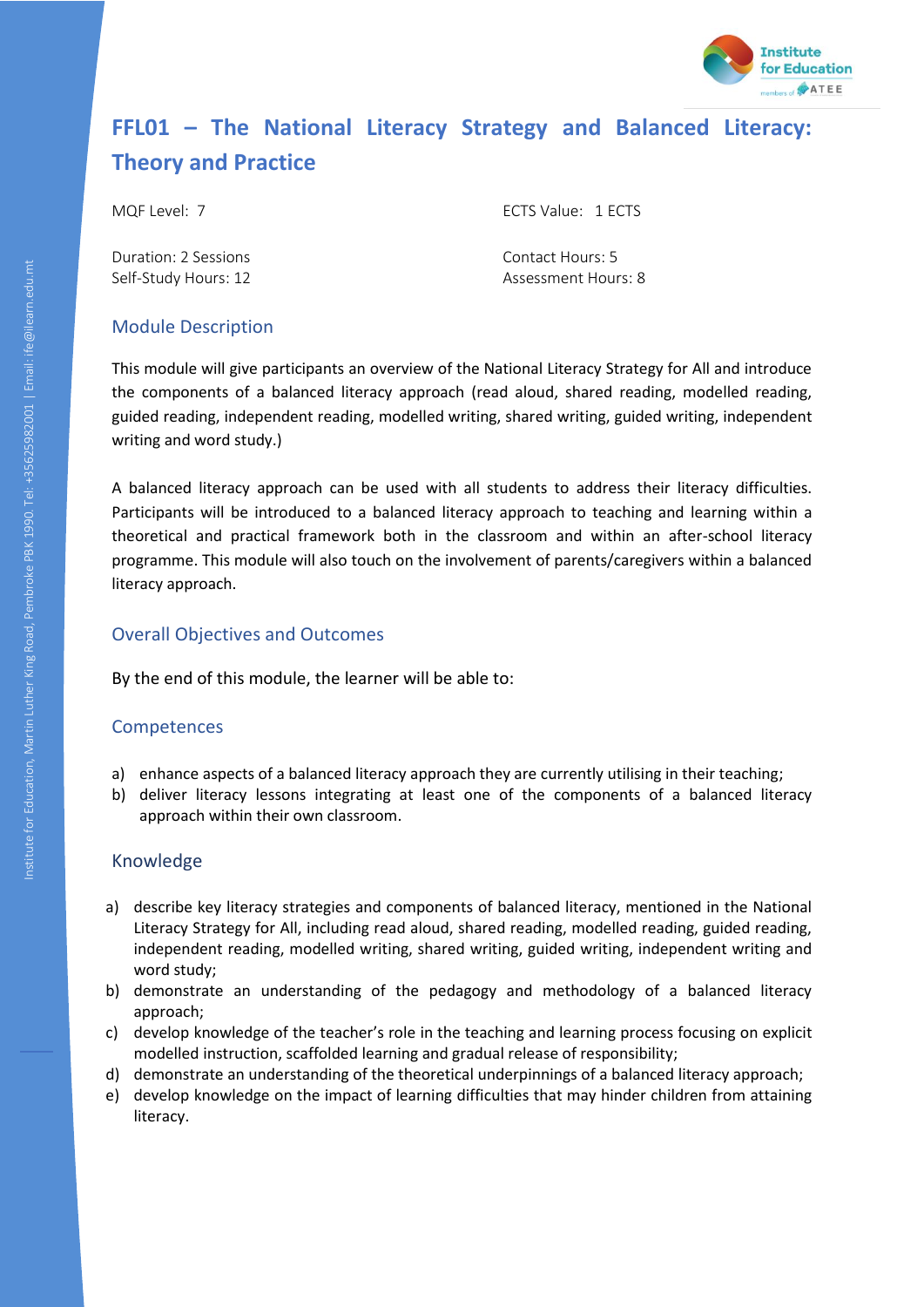

- a) identify and explain the components of a balanced literacy approach;
- b) analyse their own classroom practice to determine what balanced literacy components they are implementing in their teaching;
- c) select at least one component of a balanced literacy approach they can implement within their classroom context or group;
- d) adopt a multi-sensory, hands-on and scaffolded methodology in the delivery of literacy lessons with the possible inclusion of parents/caregivers.

# Mode of Delivery

This module adopts a blended approach to teaching and learning. Information related to the structure and delivery of the module may be accessed through the IfE Portal. For further details, kindly refer to the Teaching, Learning and Assessment Policy and Procedures found on the Institute for Education's website.

## Assessment Methods

This module will be assessed through: Assignment

# Suggested Readings

#### **Core Reading List**

- 1) Bodman, S & Franklin, G (2014). *Which Book and Why,* Institute of Education Press, University of London.
- 2) Cecil, N. L. (2011) *Striking a Balance: A comprehensive approach to Early Literacy*. Holcomb Hathaway, United States.
- 3) Ministry for Education and Employment, (2014). *A National Literacy Strategy for all in Malta and Gozo*. Available online:<http://education.gov.mt/en/Documents/Literacy/ENGLISH.pdf>
- 4) Ministry for Education (2012). *The National Curriculum Framework for All.* Available online: [http://curriculum.gov.mt/en/resources/the-ncf/pages/default.aspx.](http://curriculum.gov.mt/en/resources/the-ncf/pages/default.aspx)

- 1) Mermelstein, L.; foreword by Calkins, L. (2006) *Reading/Writing Connections in the K-2 Classroom: Find the Clarity and then Blur the Lines.* Pearson Education Inc.
- 2) Rief, S.F. & Heimburge, J.A (2007). *How to Reach and Teach all Children through Balanced Literacy*. John Wiley & Sons Inc.
- 3) Tompkins, G.E. (2006) (4th ed.) *Literacy for the 21st Century: A Balanced Approach.* Pearson, New Jersey.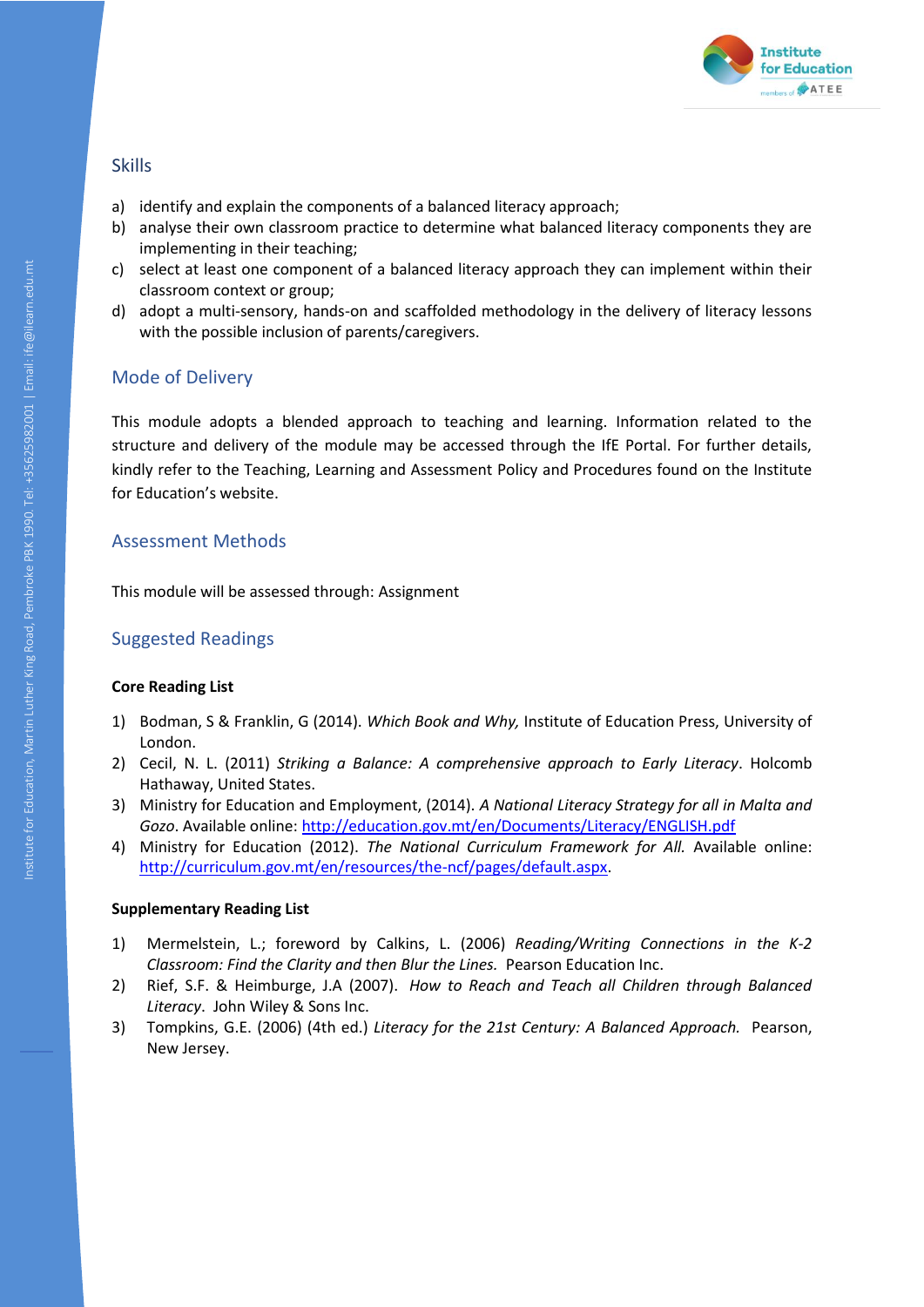

# **FFL02 – Phonological Awareness Skills as a Precursor to Literacy Development**

Duration: 2 Sessions Contact Hours: 5

MQF Level: 7 ECTS Value: 1 ECTS

Self-Study Hours: 12 Assessment Hours: 8

# Module Description

Competence in phonological development provides a strong and successful foundation for later reading and writing skills as it is one of the precursors of literacy skills. The necessary components to develop the skills in this area require a knowledgeable teacher who understands this development, and who can help students develop such skills through explicit and implicit teaching. Some students do not develop these phonology skills naturally and these gaps need to be addressed as a lack of these skills will impact the development of reading and writing. It is generally agreed that phonological deficit is the main cause of dyslexia (Blomert and Willems, 2010; Ziegler and Goswami, 2005).

The module will focus on the following key areas:

- a) theories and science underlying phonological awareness;
- b) the development of phonological skills related to age acquisition;
- c) assessing phonological awareness skills identification of students' phonological skills and difficulties;
- d) phonological awareness skills and strategies to support students within a whole language approach.

# Overall Objectives and Outcomes

By the end of this module, the learner will be able to:

# Competences

- a) assess students' phonological awareness skills and difficulties;
- b) develop phonological awareness skills and implement strategies using a pedagogical approach based on theory and research to address students' difficulties;
- c) respond to students' phonological awareness needs and adapt teaching skills and strategies accordingly;
- d) assist parents/caregivers to implement phonological awareness skills strategies at home.

- a) describe the theories underpinning phonological awareness;
- b) demonstrate an understanding of the language processing in phonological awareness;
- c) articulate the sounds in Maltese and English in a clear manner;
- d) outline the phases of a phonological awareness developmental progression.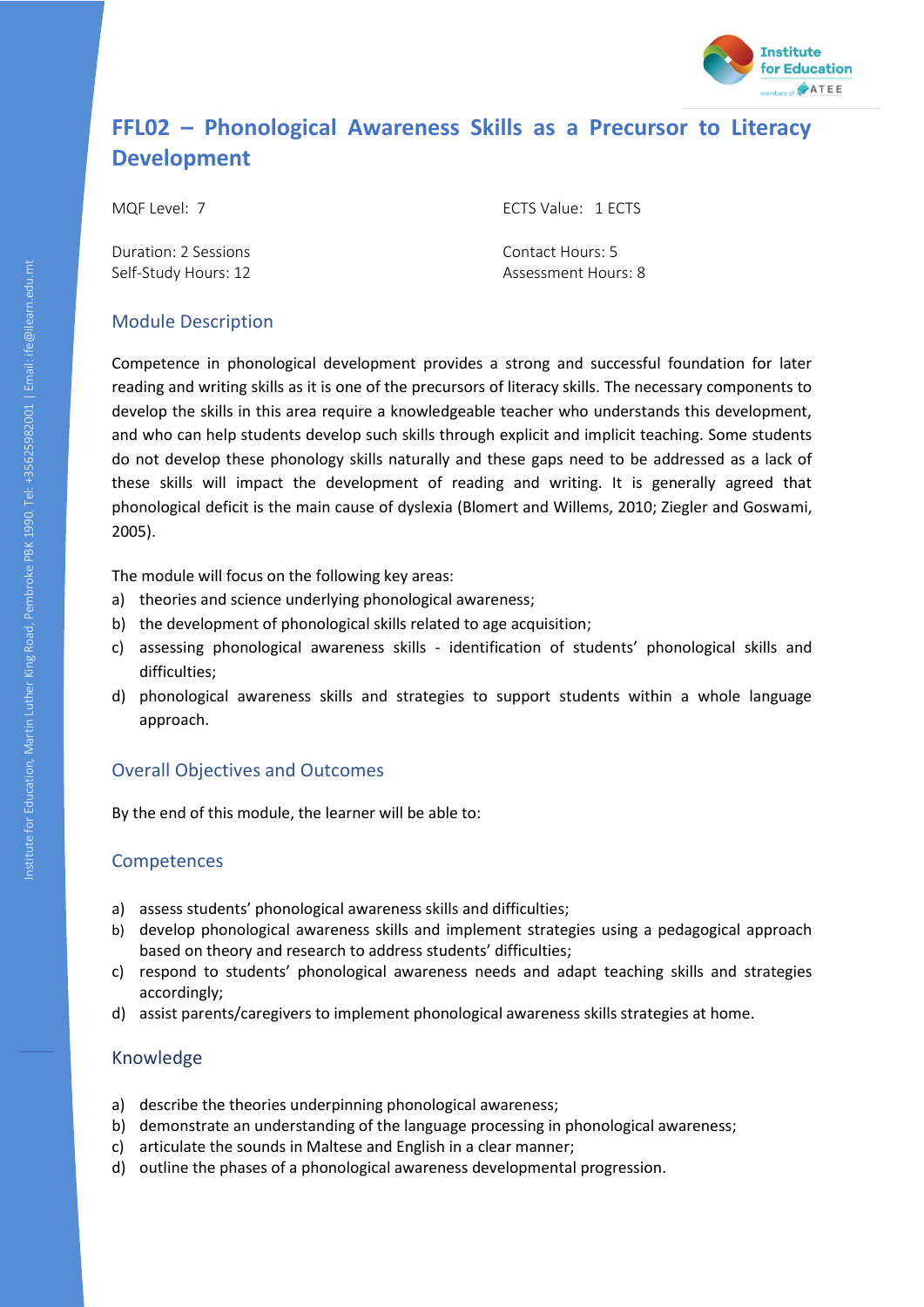

- a) identify students' phonological awareness skills and difficulties;
- b) use the phonology of the Maltese and English languages;
- c) identify students' phonological awareness skills and difficulties;
- d) use the phonology of the Maltese and English languages;
- e) plan phonological awareness lessons using a pedagogy based on research;
- f) organize and teach phonological skills explicitly and systematically through a hierarchal approach linked to students' development;
- g) support parents/caregivers within the family literacy intervention session.

# Mode of Delivery

This module adopts a blended approach to teaching and learning. Information related to the structure and delivery of the module may be accessed through the IfE Portal. For further details, kindly refer to the Teaching, Learning and Assessment Policy and Procedures found on the Institute for Education's website.

## Assessment Methods

This module will be assessed through: Case-Study

# Suggested Readings

## **Core Reading List**

- 1) Cassano, C. & Steiner, L. (2016) Exploring assessment demands and task supports in early childhood phonological awareness assessments In *Literacy Research: Theory, Method and Practice.* Vol 65, Issue 1, pp. 217 – 235
- 2) Grech, H. & Dodd, B. (2008) Phonological acquisition in Malta: a bilingual language learning context, *International Journal of Bilingualism,* vol. 12, (3): 155-171, no. 3, pp. 155--177.
- 3) Sammut, R. (2015) *The design of a Maltese Literacy Programme for the early years.* Malta Review of Educational Research. Volume 9, No.1, Special Issue, *pp. 5-23* Faculty of Education, UoM.
- 4) Xuereb, Rachael, Grech, Helen, & Dodd, Barbara. (2011) The Development of a Literacy Diagnostic Tool for Maltese Children. *Clinical Linguistics & Phonetics, 25*(5), pp. 379-398.

- 1) Mathes, P. G. Torgesen, J. K. & Allor, J. H. (2001) The effects of peer-assisted literacy strategies for first grade readers with or without additional computer assisted instruction in phonological awareness In *American Educational Research Journal.* Vol. 28 No. 2, pp. 371 – 410
- 2) Ramus, F. & Szenkovits, G. (2008) What phonological deficit? In *The Quarterly Journal of Experimental Psychology.* Vol 6, Issue 1 pp. 129 - 14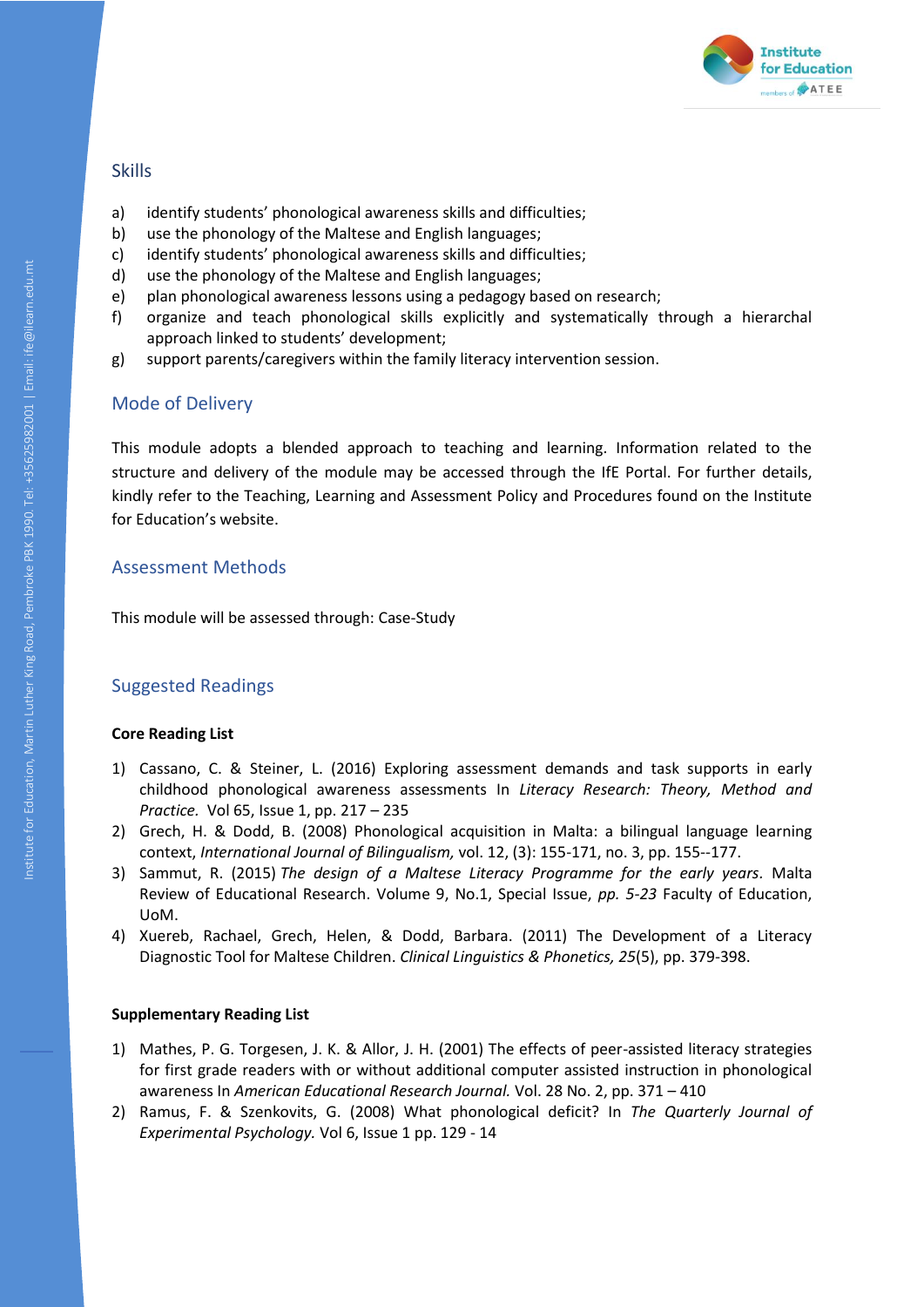

3) Ziegler, J. C. & Goswami, U. (2005) Reading acquisition, developmental dyslexia, and skilled reading across languages: A psycholinguistic grain size theory In *Psychological Bulletin.* Vol. 131, No. 1, pp. 3–29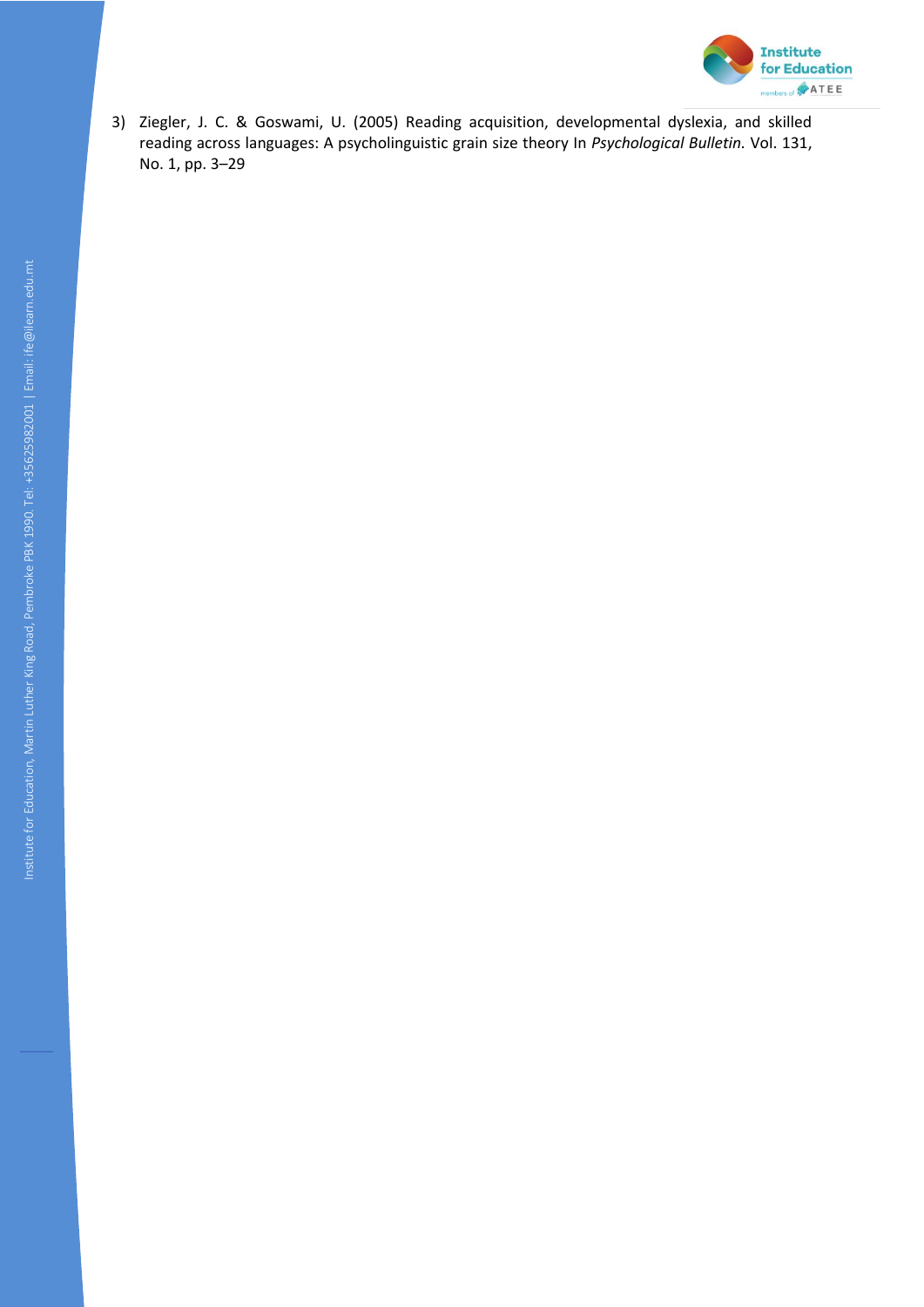

# **FFL03 – Language Development: Use and Function in a Bilingual Class**

MQF Level: 7 ECTS Value: 1 ECTS

Duration: 2 Sessions Contact Hours: 5

Self-Study Hours: 12 Assessment Hours: 8

# Module Description

During this module, participants will become familiar with bilingual development within the local educational context. Participants will become familiar with the theoretical underpinnings to foster bilingualism and will become more knowledgeable on the role of language mediation and translanguaging within Maltese classrooms

The module will focus on the following key areas:

- 1) bilingual development and education within a local context;
- 2) models of bilingual education to foster bilingualism;
- 3) key theoretical issues underpinning bilingualism and translanguaging;
- 4) the role of language mediation and translanguaging in the bilingual classroom.

# Overall Objectives and Outcomes

By the end of this module, the learner will be able to:

## Competences

- a) focus on theories and latest research pertaining to language acquisition and bilingual development;
- b) reflect on language use within his/her classroom and how this can promote bilingual development in learners within the classroom;
- c) respond to the language needs of his/her students, and evaluate and adapt his/her teaching and language use accordingly;
- d) ensure students' home language is acknowledged and celebrated in his/her classroom and within an Nwar setting or other similar intervention programmes

- a) develop an awareness of language education policies and their implication for practice;
- b) demonstrate an understanding of the theories of language acquisition and bilingual development;
- c) define the role of language mediation in his/her classroom and within an Nwar setting or other similar literacy intervention programmes;
- d) develop a deeper understanding and appreciation of the language realities within his/her classroom, school, home and/or within an Nwar setting or other similar literacy intervention programmes;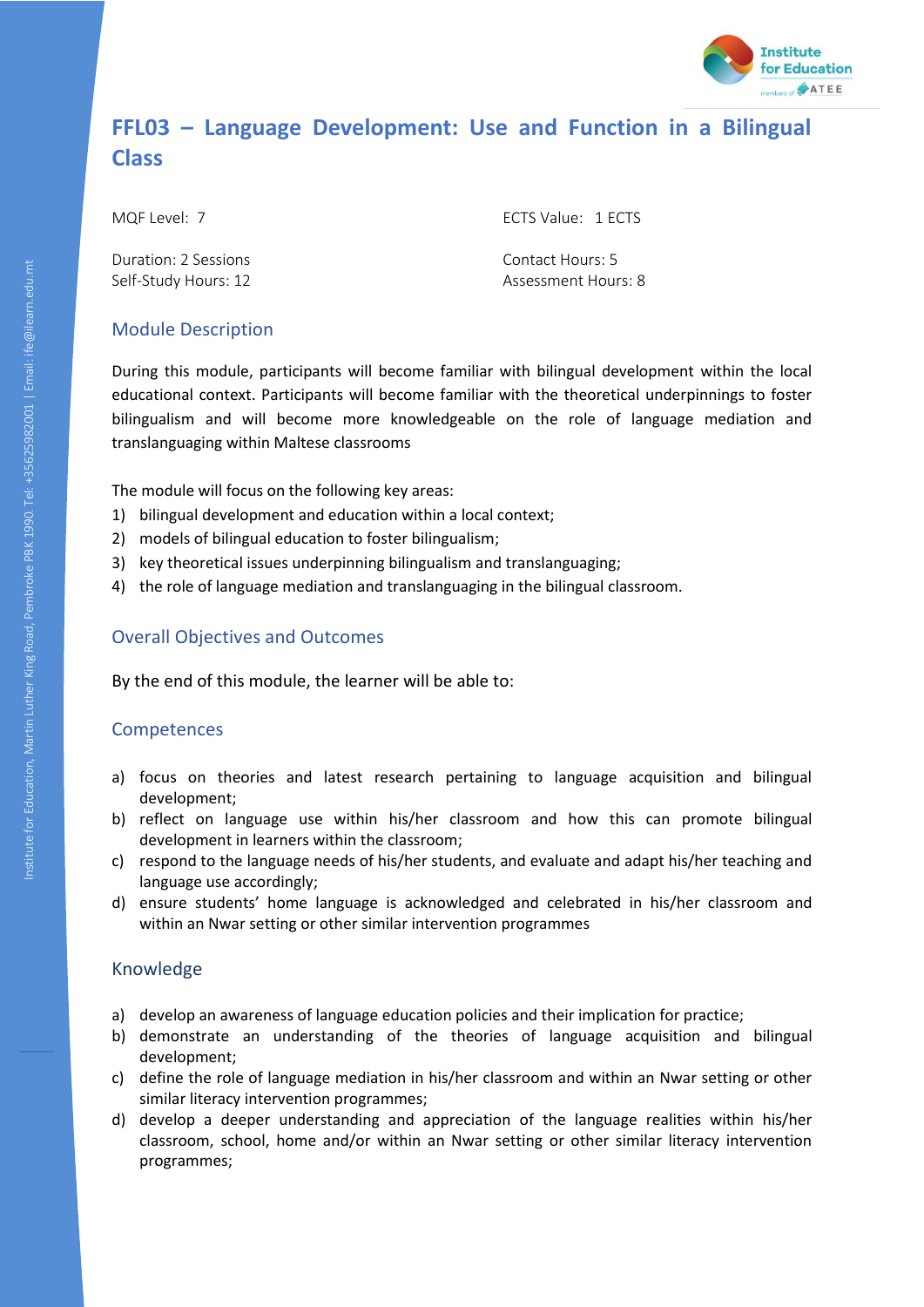

- a) assess their own language use (oral and written) within their classroom and its implications for children's bilingual development;
- b) evaluate how educators can use language mediation and translanguaging in their classrooms;
- c) evaluate their students' language needs through concrete strategies and provisions;
- d) design language and literacy activities which address students' language needs;
- e) create a learning environment ensuring that language is not a barrier for students to access the curriculum;
- f) evaluate own language learning to enhance their professional growth.

# Module Delivery

This module adopts a blended approach to teaching and learning. Information related to the structure and delivery of the module may be accessed through the IfE Portal. For further details, kindly refer to the Teaching, Learning and Assessment Policy and Procedures found on the Institute for Education's website.

# Assessment Methods

This module will be assessed through: Assignment

# Suggested Readings

## **Core Reading List**

- 1) Mifsud C.L., Vella L.A. (2018) To Mix Languages or Not? Preschool Bilingual Education in Malta. In: Schwartz M. (eds.) *Preschool Bilingual Education. Multilingual Education*, Vol 25. Springer, Cham
- 2) Mifsud C.L., Vella L.A. (2018) *Teacher agency and language mediation in two Maltese preschool bilingual classrooms, Language, Culture and Curriculum*, DOI: [10.1080/07908318.2018.1504400](https://doi.org/10.1080/07908318.2018.1504400)
- 3) Ministry of Education (2016). *A language Policy for the Early Years in Malta and Gozo.*
- 4) Vella, L. A., Mifsud, C.L. & Muscat, D. (2018*). Language use in Early Childhood Education Years in Malta. A Report*. National Literacy Agency, Ministry for Education and Employment, Malta

- 1) Baker, C. (2011). *Foundation of bilingual education and bilingualism* (5th ed.). Bristol: Multilingual Matters.
- 2) Camilleri Grima, A. (2013). A select review of bilingualism in education in Malta. *International Journal of Bilingual Education and Bilingualism, 16*(5), 553–569.
- 3) Creese, A., & Blackledge, A. (2010). Translanguaging in the bilingual classroom: A pedagogy for learning and teaching? *The Modern Language Journal, 94*(1), 103–115.
- 4) Sciriha, L. (2001) Trilingualism in Malta: Social and Educational Perspectives. In International Journal of Bilingual Education and Bilingualism. Vol. 4, 2001, Issue 1, pp. 22 – 37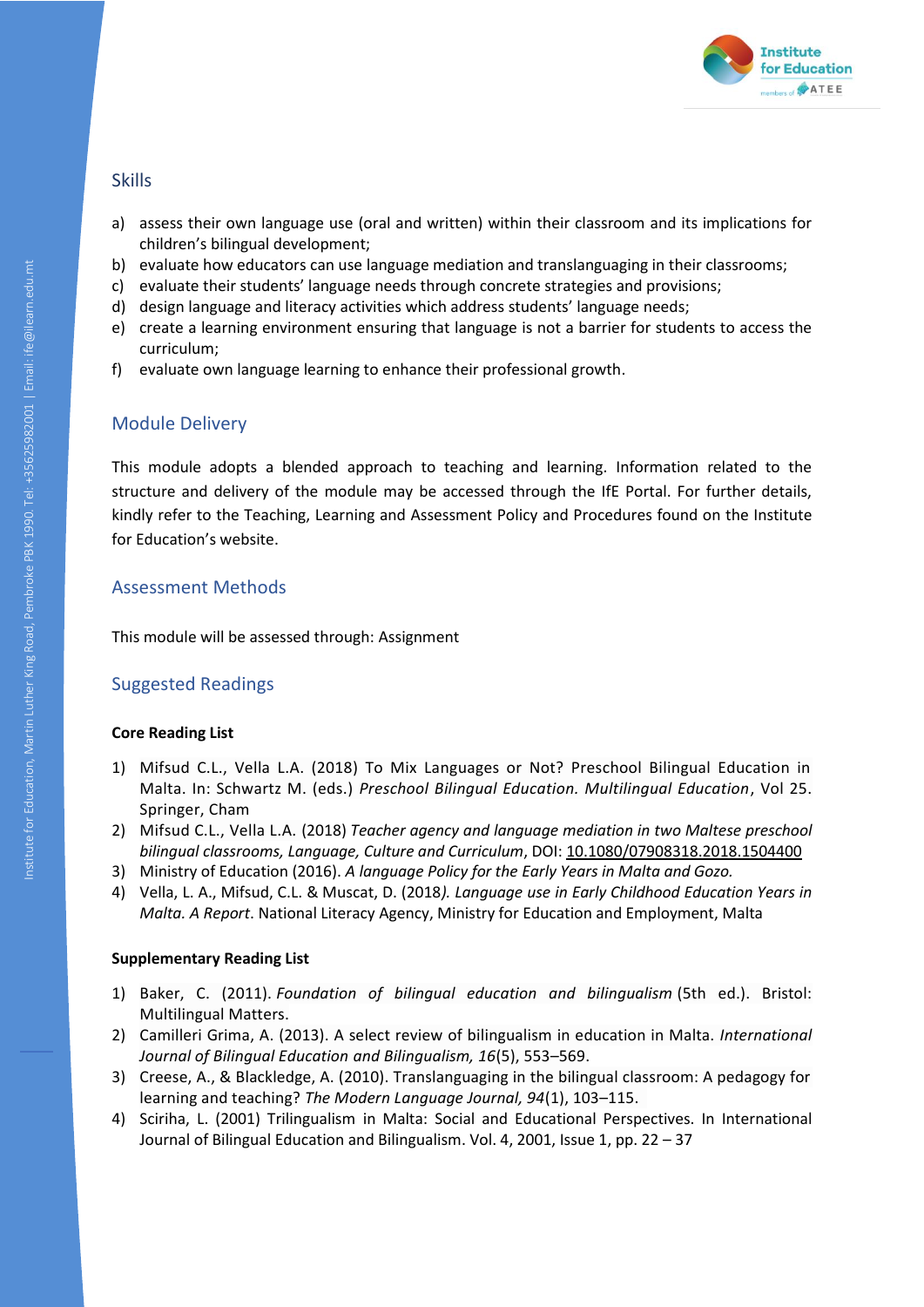

5) The Council of Europe (2015). *Language Education Policy Profile*. *Malta*. The Language Policy Unit. Available online: [http://www.coe.int/t/dg4/linguistic/Source/Profile-](http://www.coe.int/t/dg4/linguistic/Source/Profile-Malta_final2015_EN.pdf)[Malta\\_final2015\\_EN.pdf](http://www.coe.int/t/dg4/linguistic/Source/Profile-Malta_final2015_EN.pdf)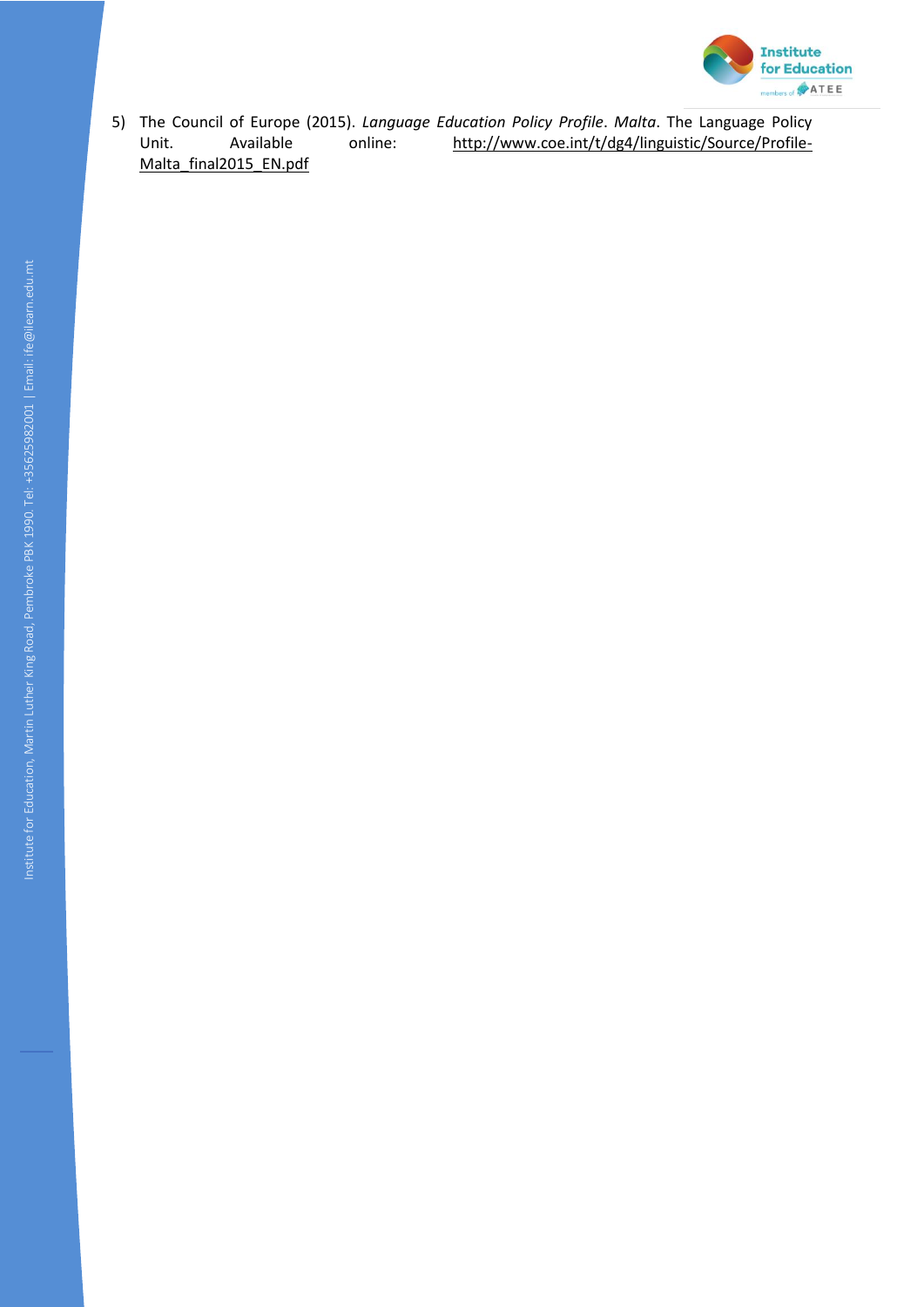

# **FFL04 – Reading and Spelling Strategies**

Duration: 4 Sessions Contact Hours: 10

MQF Level: 7 ECTS Value: 2 ECTS

Self-Study Hours: 24 Assessment Hours: 16

# Module Description

Educators require strategies to be able to use and implement a balanced literacy approach in their classroom. During this module, participants will become familiar with phonics and word study, which are essential elements that need to be included when teaching students with reading difficulties.

The module will focus on the following key areas:

- 1) reading and spelling strategies;
- 2) phonics and word work;
- 3) identification of student's difficulties in reading and how to address these difficulties.

# Overall Objectives and Outcomes

By the end of this module, the learner will be able to:

# Competences

- a) plan and develop reading and spelling strategies within a scaffolded literacy programme with the involvement of parents/caregivers;
- b) explicitly and effectively teach concepts or word recognition and phonics;
- c) effectively teach all steps in a decoding and encoding lesson, including single word reading and connective text that is read fluently, accurately and with appropriate intonation and expression;
- d) direct students' attention to speech sounds, reading, spelling and vocabulary instruction during reading instruction.

- a) determine  $1^{st}$  and  $2^{nd}$  language phonemic systems as appropriate and identify the most challenging sounds;
- b) define grapheme as a functional correspondence unit or representation of a phoneme;
- c) explain how to order phonic concepts from easier to more difficult;
- d) explain common orthographic rules and patterns in English and Maltese;
- e) understand the reciprocal associations of phoneme processing, reading, spelling and vocabulary;
- f) distinguish the difference between high frequency words and tricky/irregular words;
- g) identify printed words that are the exception to regular patterns and spelling principles;
- h) describe reading and spelling development and which areas require attention (decoding, word building, phonological awareness and comprehension);
- i) outline a complete lesson format, from the introduction of a word recognition concept to taught application in meaningful reading and writing activities.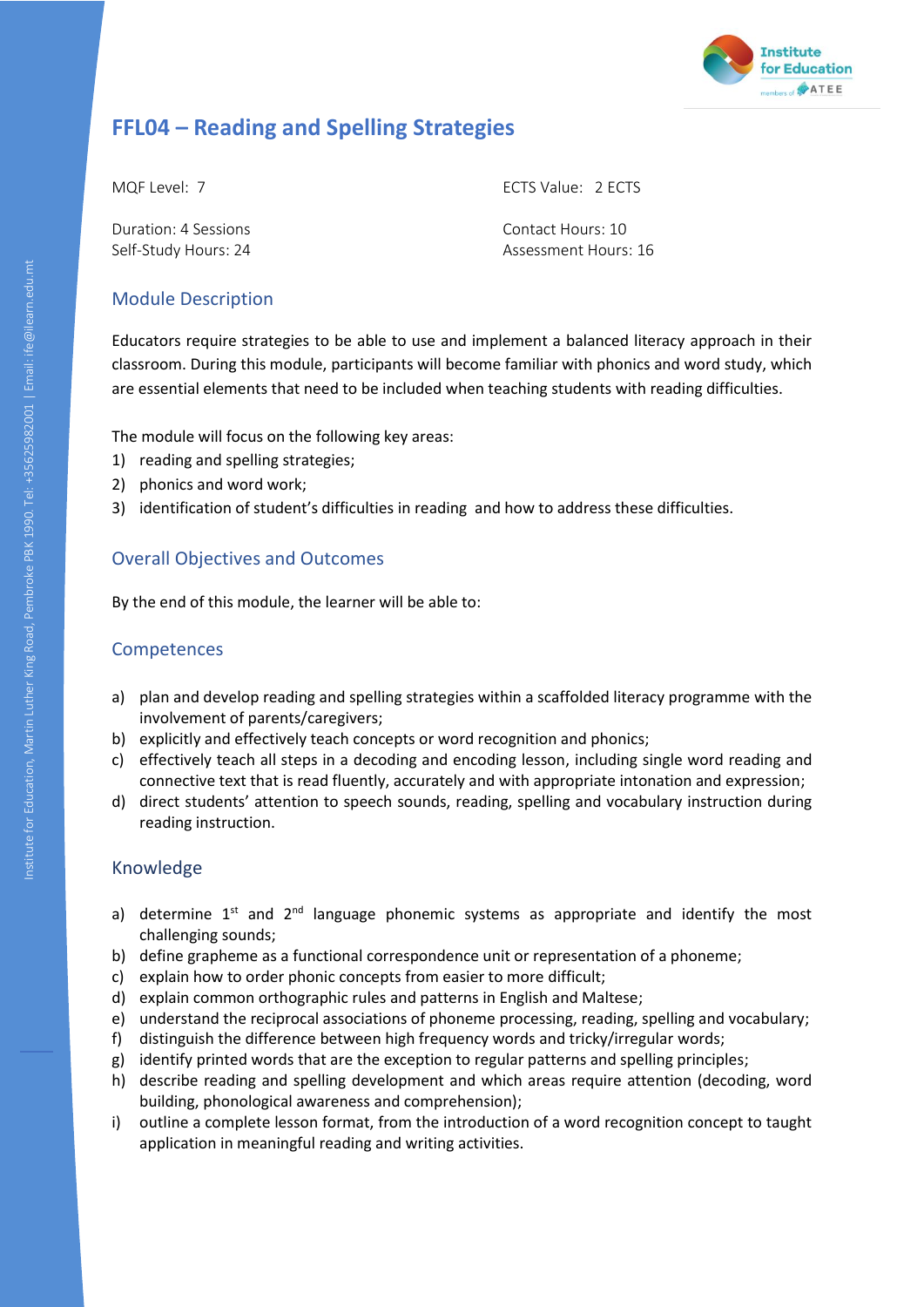

- a) understand and analyse the principles of explicit and direct reading: model, lead, guided practice and review;
- b) anticipate which sounds may be most challenging for  $2<sup>nd</sup>$  language learners and the difference in the two systems;
- c) accurately map graphemes and phonemes in any English and Maltese word;
- d) plan lessons with a cumulative progression of word recognition skills;
- e) apply concepts to reading style words and phrases, and connected text.

# Mode of Delivery

This module adopts a blended approach to teaching and learning. Information related to the structure and delivery of the module may be accessed through the IfE Portal. For further details, kindly refer to the Teaching, Learning and Assessment Policy and Procedures found on the Institute for Education's website.

# Assessment Methods

This module will be assessed through: Practical Task and Analysis

# Suggested Readings

#### **Core Reading List**

- 1) Firman, C. (2009) Perspectives from Malta. *Perspectives on Language and Literacy, 35*(1), pp. 28- 31.
- 2) Johnson, P., Keier, K. (2010) 'Beyond "Shout It Out"', in Johnson, Keier, P. K. ed. (2010) *Catching Readers Before They Fall: Supporting Readers Who Struggle, K-4*. USA: Stenhouse, pp. 51-69.
- 3) Moats, L. (2009) Knowledge Foundations for Teaching Reading and Spelling in *Read Writ* 22: pp. 379–399 [Online] DOI 10.1007/s11145-009-9162-1, Springer Science+Business Media B.V.
- 4) Sammut, R. (2015) *The design of a Maltese Literacy Programme for the early years.* Malta Review of Educational Research. Volume 9, No.1, Special Issue, *pp. 5-23* Faculty of Education©, UoM.
- 5) Rupley, W., Blair, T., Nichols, W. (2009) 'Effective Reading Instruction for Struggling Readers: The Role of Direct/Explicit Teaching, Reading & Writing Quarterly'. *Overcoming Learning Difficulties* [Online] 25, (2-3) pp. 125-138.

- 1) Firman, C. (2007) *A Study of Word-level Decoding Skills of 7-year-old Maltese Children in a Bilingual Environment.*
- 2) Firman C. (1984) *Reading and Writing Difficulties Encountered by Some Children: Dyslexia?*
- 3) Westwood, P. (2014) 'Word study', *Teaching Spelling: Exploring commonsense strategies and best practices* (Westwood, ed) UK: Routledge, pp. 33-38.
- 4) Williams, C., et al. (2009) Word Study Instruction in the K–2 Classroom in *The Reading Teacher*, [Online] 62(7), pp. 570–578, International Reading Association, DOI:10.1598/RT.62.7.3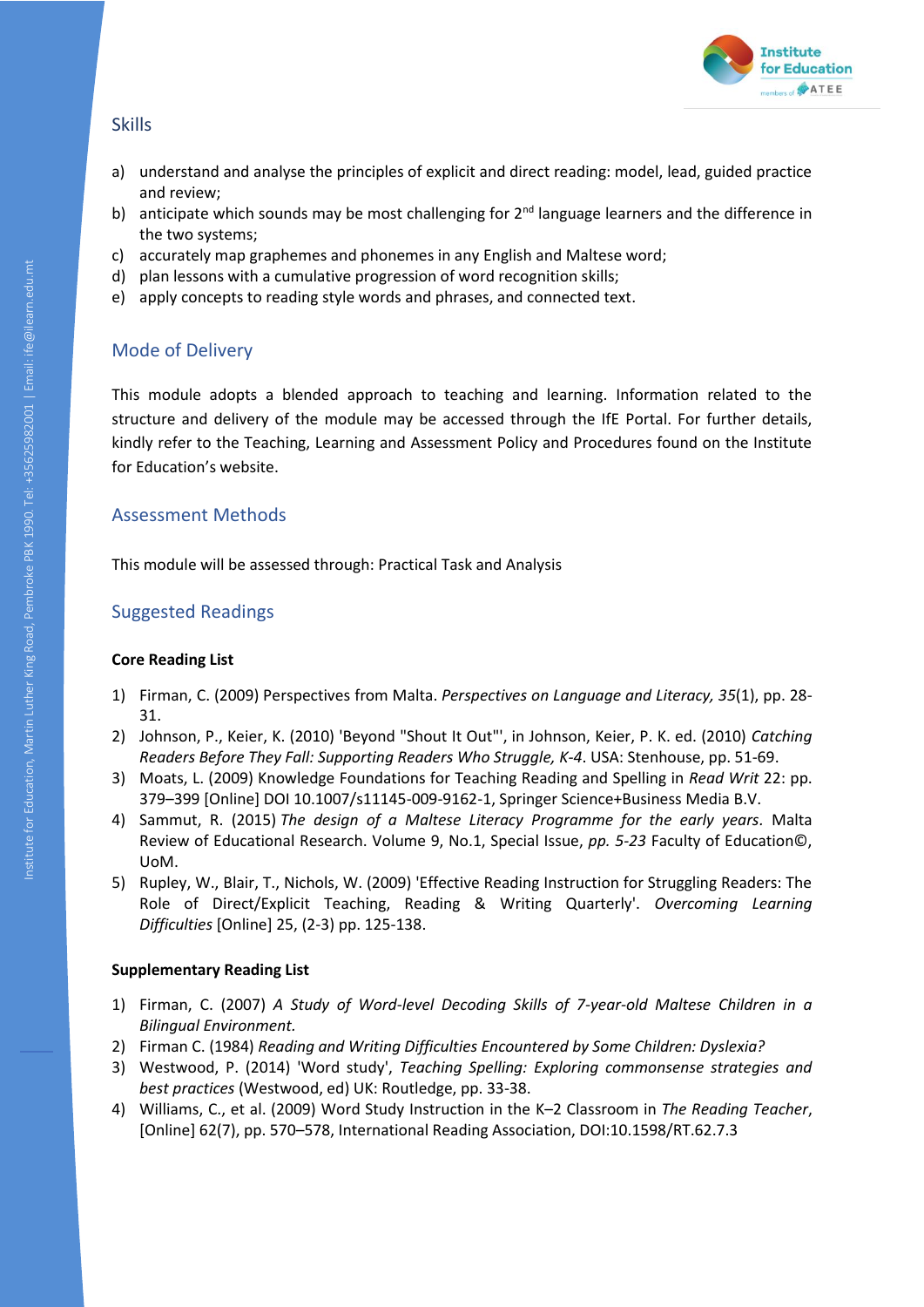

- 5) Williams, C., Lundstrom, R. P. (2007) Strategy Instruction During Word Study and Interactive Writing Activities in *The Reading Teacher*, [Online] 61 (3), pp. 204–2, International Reading Association, DOI:10,1598/RT.61.3
- 6) Kieffer, M. J., Lesaux, N.K. (2007) Breaking Down Words to Build Meaning: Morphology, Vocabulary, and Reading Comprehension in the Urban Classroom in *The Reading Teacher*, [Online] 61 (2), pp. 134–14, International Reading Association, DOI:10,1598/RT.61.2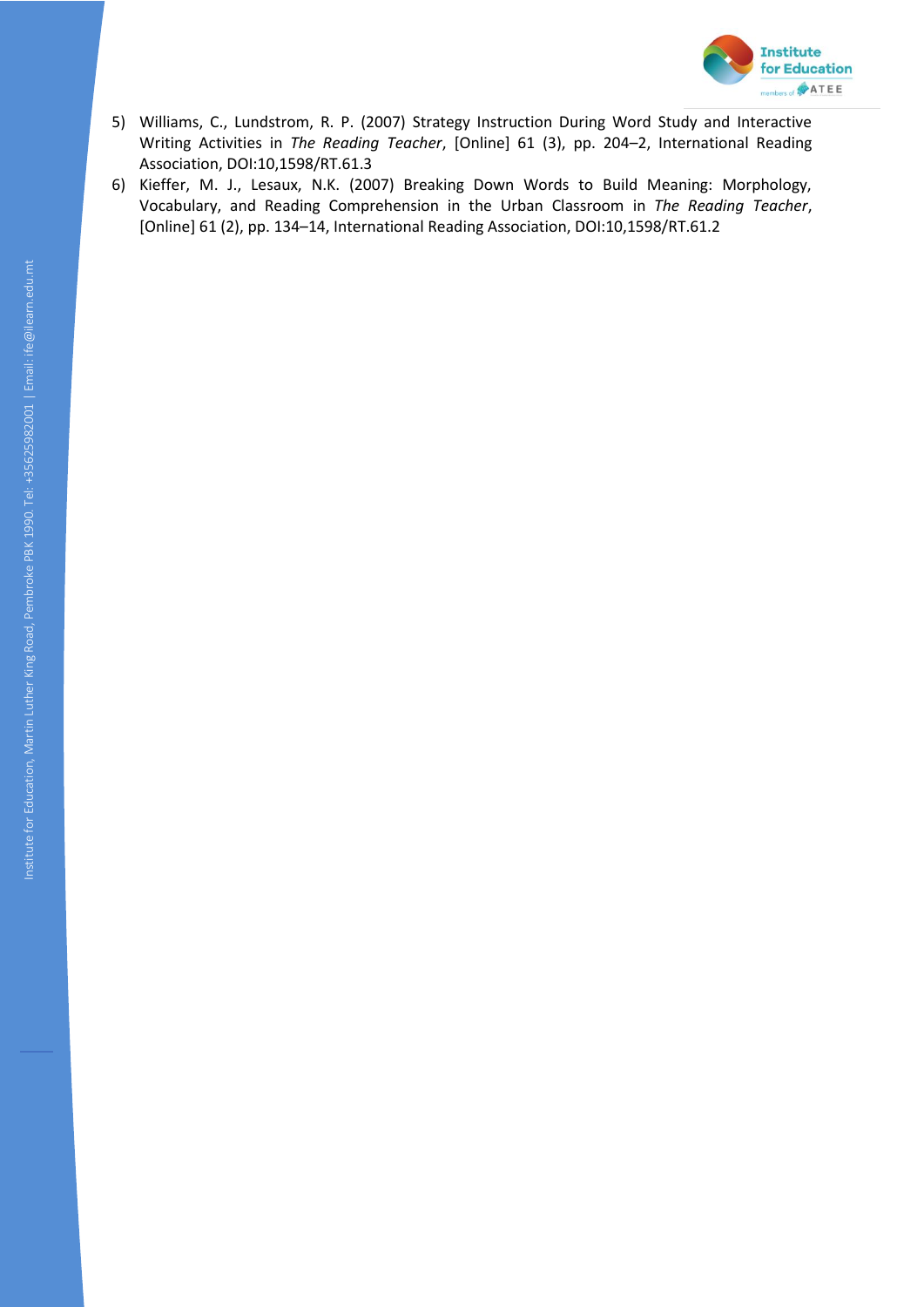

# **FFL05 – Reading Development**

Duration: 6 Sessions Contact Hours: 15

MQF Level: 7 ECTS Value: 3 ECTS

Self-Study Hours: 36 Assessment Hours: 24

# Module Description

During this module, participants will become familiar with reading development and the different types of reading strategies. Participants will obtain the necessary skills and competences to implement these reading strategies in their classroom. They will understand the theory behind reading development and can scaffold learning activities to improve reading instruction.

The module will focus on the following key areas:

- 1) reading development focusing on key reading strategies: read aloud, paired, shared and guided reading;
- 2) the theory behind guided reading;
- 3) reading running records;
- 4) the structure of a guided reading lesson;
- 5) planning a guided reading lesson;
- 6) planning a low level guided reading lesson with the inclusion of parents/caregivers.

# Overall Objectives and Outcomes

By the end of this module, the learner will be able to:

## Competences

- a) conduct reading running records to establish students' instructional reading levels;
- b) deliver guided reading sessions within a family literacy context and within a classroom setting;
- c) implement reading strategies within the classroom;
- d) assist parents/caregivers to implement paired reading at home.

- a) demonstrate an understanding of key reading strategies most predominantly paired, read aloud, shared and guided reading;
- b) determine different reading strategies and how to implement them within the classroom;
- c) develop an understanding of the educator's role within each reading strategy;
- d) detail a scaffolded programme pertaining to reading competences;
- e) explain the value of authentic texts/books and skill-based learning in the development of reading.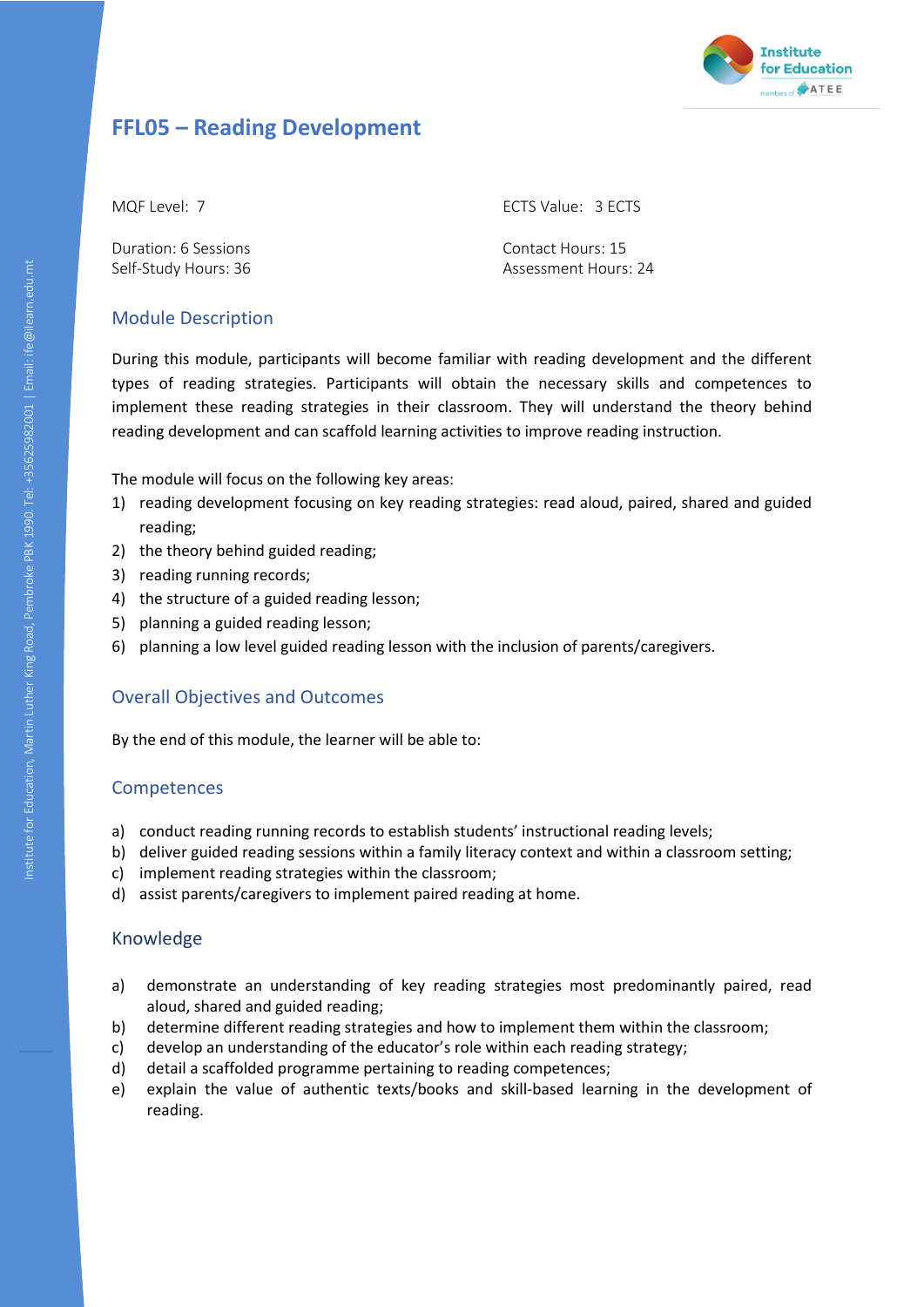

- a) identify areas of difficulty in reading and select appropriate intervention strategy;
- b) apply the principles of a balanced literacy and teaching model within his/her classroom and plan, develop and deliver a range of reading literacy lessons;
- c) identify and assess students' instructional reading levels using reading running records and evaluate their difficulties;
- d) demonstrate an ability to plan and deliver read aloud, shared and guided reading sessions selecting appropriate intervention strategies;
- e) support parents/caregivers to empower them to implement paired reading with their child at home.

## Mode of Delivery

This module adopts a blended approach to teaching and learning. Information related to the structure and delivery of the module may be accessed through the IfE Portal. For further details, kindly refer to the Teaching, Learning and Assessment Policy and Procedures found on the Institute for Education's website.

## Assessment Methods

This module will be assessed through: Practical Tasks and Reflection

# Suggested Readings

#### **Core Reading List**

- 1) Bodman, S., & Franklin G. (2014). *Which Book and Why,* Institute of Education Press, University of London.
- 2) Flanigan K., Hayes L., Templeton, S., Bear D., Invernizzi M., Johnston F. (2011) 'The Within Word Pattern Stage', in Flanigan, Hayes, Templeton, Bear, Invernizzi, Johnston, ed. (2011) *Words their way with Struggling Readers - Word study for Reading, Vocabulary, and Spelling Instruction, Grades 4-12.* USA: Pearson, pp. 93-124.
- 3) Flanigan K., Hayes L., Templeton, S., Bear D., Invernizzi M., Johnston, F. (2011) 'The Syllables and Affixes Stage', in Flanigan, Hayes, Templeton, Bear, Invernizzi, Johnston, ed. (2011) *Words their way with Struggling Readers - Word study for Reading, Vocabulary, and Spelling Instruction, Grades 4-12*. USA: Pearson, pp. 125-159.
- 4) Fountas, I., Pinnel, G. (2009) *Guided Reading: Good First Teaching for All Children.*  Heinemann, Portsmouth.
- 5) Rupley, W., Blair, T., Nichols, W. (2009) 'Effective Reading Instruction for Struggling Readers: The Role of Direct/Explicit Teaching, Reading & Writing Quarterly'. *Overcoming Learning Difficulties* [Online] 25, (2-3) pp. 125-138
- 6) Westwood, P. (2014) 'General principles for teaching spelling', in *Teaching Spelling: Exploring commonsense strategies and best practices* (Westwood, ed). UK: Routledge, pp. 20-24.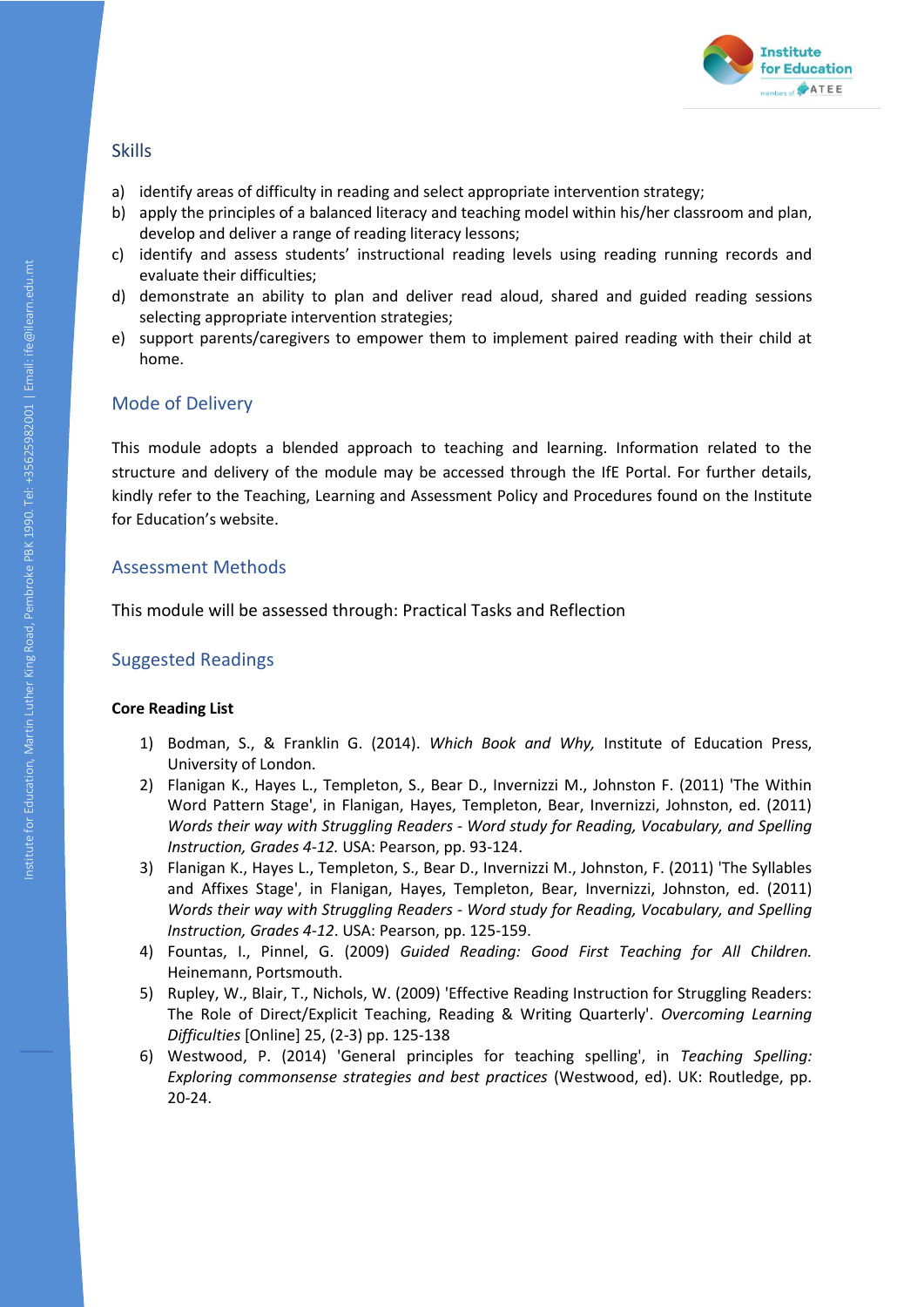

- 1) Johnson, P., Keier, K. (2010) 'Beyond "Shout It Out"', in Johnson, Keier, P. K. ed. (2010) *Catching Readers Before They Fall: Supporting Readers Who Struggle, K-4*. USA: Stenhouse, pp. 51-69.
- 2) Duke N., Pearson P. (2009) 'Effective Practices for developing Reading Comprehension '. *Journal of Education* [Online] 189, (1/2) pp. 75-9
- 3) McCormick, Calkin, L. (2001) *The Art of Teaching Reading.* USA: Addison-Wesley Education Publishers Inc.
- 4) Rasinski, T.V., Samuels, S. J. (2011) 'Reading Fluency: What It Is and What It Is Not', in Samuels, S.J., Farstrup, A. E. ed. (2011) *What Research Has to Say About Reading Instruction* (4th edition). USA: International Reading Association, pp. 94-114. Soltiya, J., Vousden, J. (2009) 'Real books vs reading schemes: a new perspective from instructional psychology'. *Educational Psychology*  [Online] 29, (4) pp. 469-511
- 5) Sultana, J. (2008) *Low-progress Readers Experiencing Phonological Processing Deficits: The Effects of an Intensive Literacy Intervention Programme*. University of Malta.
- 6) Westwood, P. (2014) 'Word study', *Teaching Spelling: Exploring commonsense strategies and best practices* (Westwood, ed.) UK: Routledge, pp. 33-38.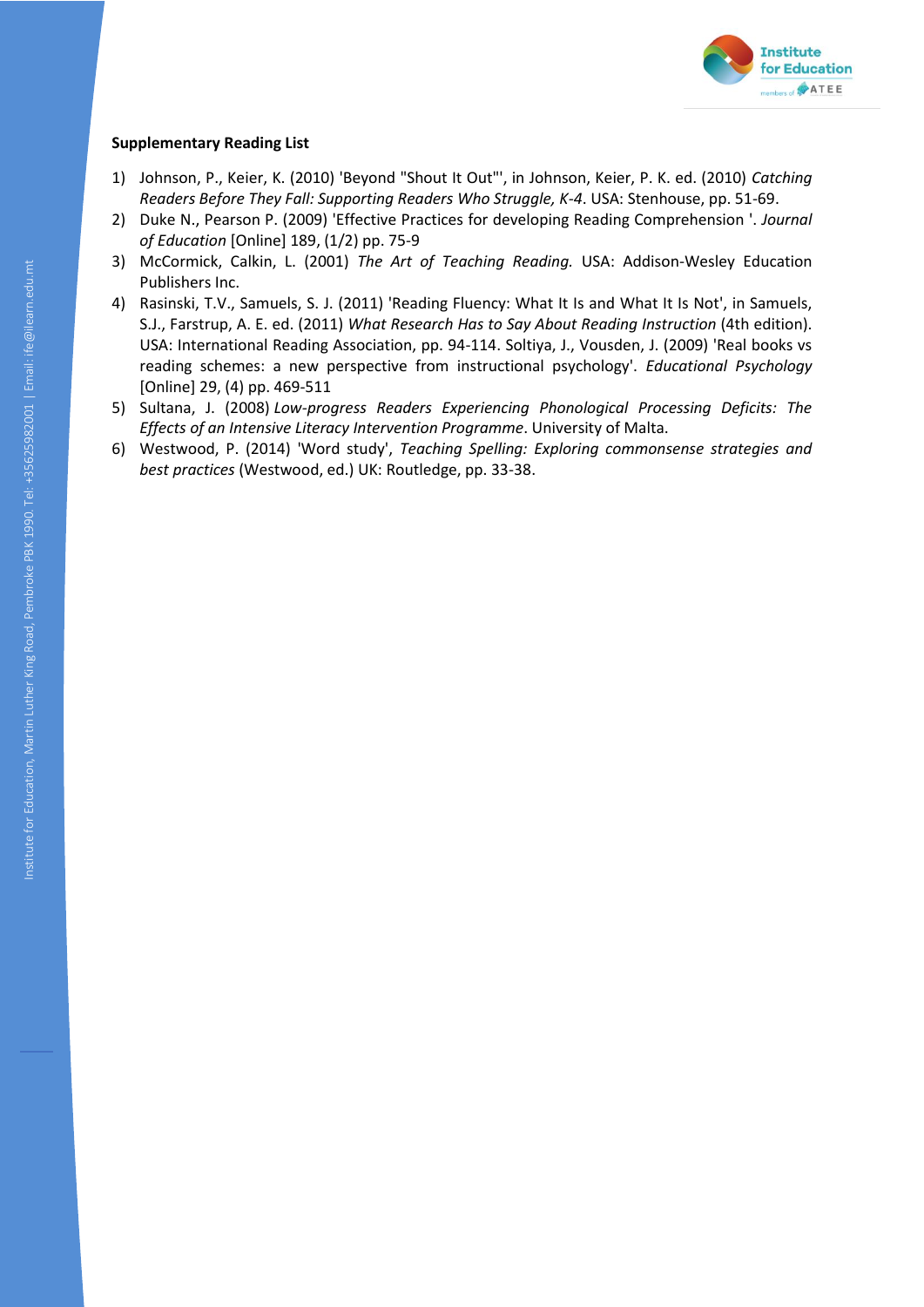

# **FFL06 – Writing Process Methodology**

Duration: 2 Sessions Contact Hours: 5

MQF Level: 7 ECTS Value: 1 ECTS

Self-Study Hours: 12 Assessment Hours: 8

# Module Description

During this module, participants will become familiar with writing process methodology, focusing on writing as a process starting from drafting to publishing. They will be able to scaffold learning to improve writing instruction.

The module will focus on the following key areas:

- 1) writing process methodology within a balanced literacy approach;
- 2) responding to children's writing through peer response;
- 3) modelling and guiding emergent writing.

# Overall Objectives and Outcomes

By the end of this module, the learner will be able to:

# Competences

- a) implement writing process strategies in his/her classroom and within a family literacy intervention programme;
- b) demonstrate key classroom practices which promote development in writing;
- c) assist students with difficulties to expand their sentences/writing;
- d) deliver writing activities to address identified student difficulties within an Nwar setting or similar literacy intervention programmes;
- e) assist parents/caregivers to implement writing strategies at home.

- a) demonstrate a critical understanding of writing process methodology most predominantly prewriting strategies, revising and editing strategies;
- b) demonstrate an understanding of modelling and guiding students to write independently;
- c) develop knowledge on a balanced literacy approach to the teaching of writing including modelled, shared, guided and independent writing;
- d) identify students' difficulties in writing and how to address these difficulties;
- e) describe the implementation of scaffolded writing activities within an Nwar setting or similar literacy intervention programmes.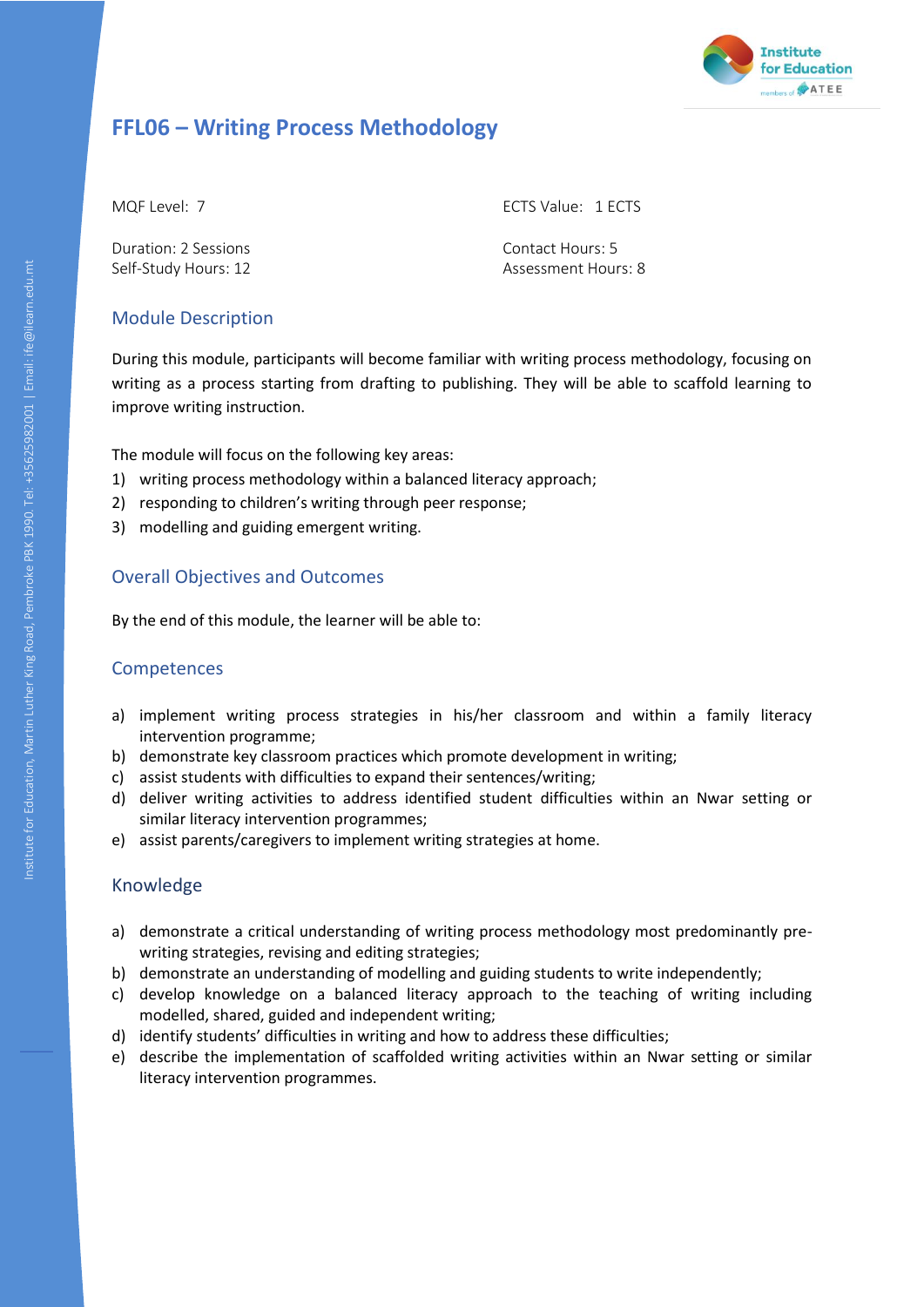

- a) plan and implement a range of writing activities to enhance literacy learning within a balanced literacy and teaching model;
- b) pace writing activities from modelled writing activities to guide students to write independently;
- c) show an ability to select appropriate writing strategies to tackle students' difficulties;
- d) plan appropriate intervention writing strategies to address students' strengths, difficulties and learning needs;
- e) support parents/caregivers to implement writing strategies with their child at home.

## Mode of Delivery

This module adopts a blended approach to teaching and learning. Information related to the structure and delivery of the module may be accessed through the IfE Portal. For further details, kindly refer to the Teaching, Learning and Assessment Policy and Procedures found on the Institute for Education's website.

## Assessment Methods

This module will be assessed through: Practical Tasks

## Suggested Readings

#### **Core Reading List**

- 1) Berninger, V.W., Lee, Y., Abbott, R.D. & Breznitz, Z. (2013) Teaching children with dyslexia to spell in a reading-writers' workshop, *Annals of Dyslexia,* vol. 63, no. 1, pp. 1-24.
- 2) Damron, L., Sanders, J. (2016) *They're All Writers: Teaching Peer Tutoring in the Elementary Writing Center.* USA: Teachers' College Press
- 3) Feil, A. (2016) *Reluctant Writers in Elementary Schools: A Problem with a Solution*. Retrieved from [file:///C:/Users/Schools\\_home/Downloads/235-818-1-PB.pdf](file:///C:/Users/Schools_home/Downloads/235-818-1-PB.pdf)
- 4) Gibson, S.A. (2009) An Effective Framework for Primary-Grade Guided Writing Instruction, *The Reading Teacher,* vol. 62, no. 4, pp. 324-334.

- 1) Dunn, M.W. & Finley, S. (2010) Children's Struggles with the Writing Process: Exploring Storytelling, Visual Arts, and Keyboarding to Promote Narrative Story Writing, *Multicultural Education,* vol. 18, no. 1, pp. 33-42.
- 2) Letter, T. (2014) *5 strategies for inspiring reluctant writers.* Retrieved from [https://www.iste.org/explore/articleDetail?articleid=225&utm\\_source=Facebook&utm\\_medium](https://www.iste.org/explore/articleDetail?articleid=225&utm_source=Facebook&utm_medium=Social&utm_campaign=EdTekHub) [=Social&utm\\_campaign=EdTekHub](https://www.iste.org/explore/articleDetail?articleid=225&utm_source=Facebook&utm_medium=Social&utm_campaign=EdTekHub)
- 3) Proett, J., & Gill, K. (1986) *The Writing Process in Action: A Handbook for Teachers*. National Council of Teachers of English, Illinois, USA.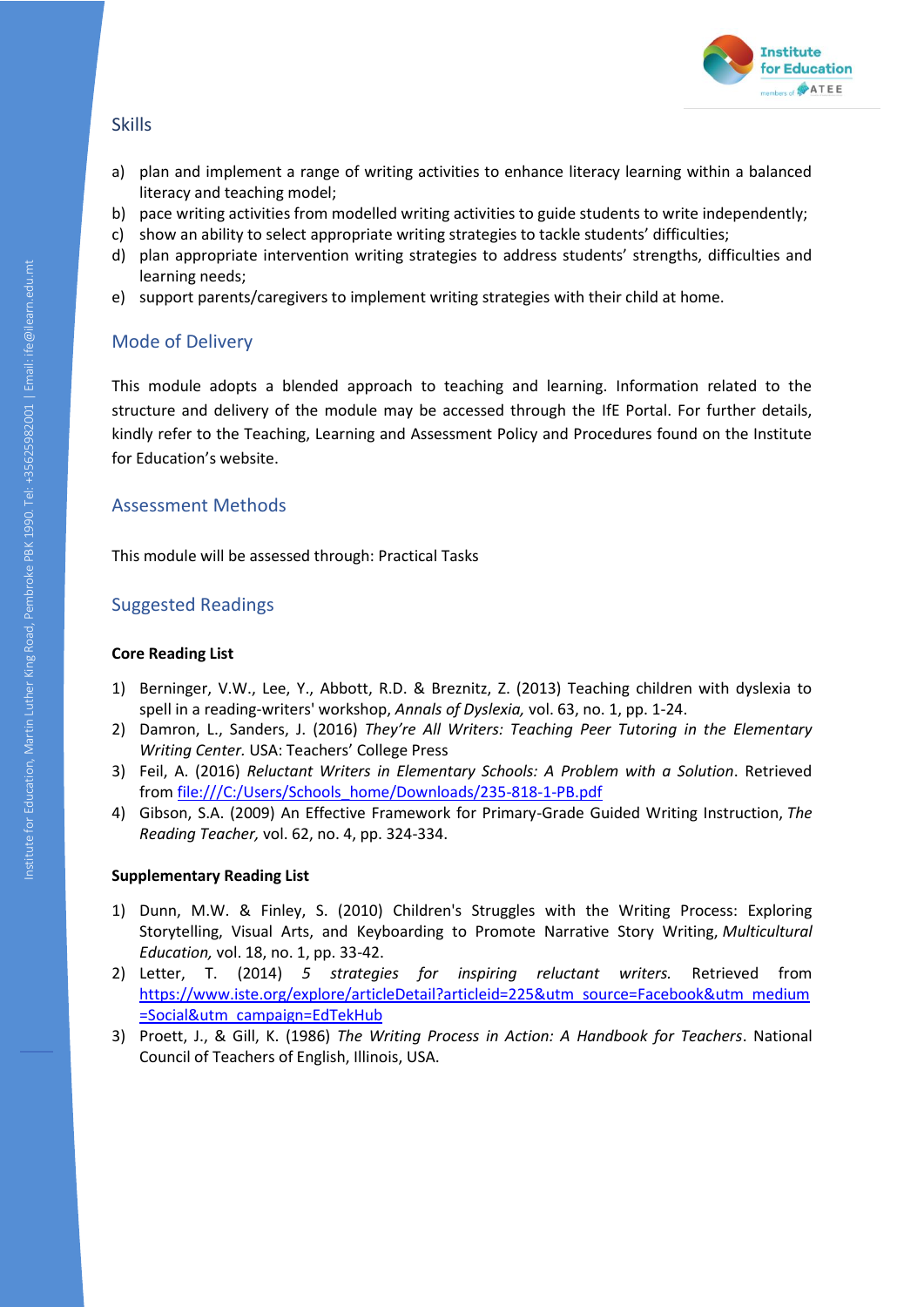

# **FFL07 – Creating Multisensory and Digital Resources**

Duration: 4 Sessions Contact Hours: 10

MQF Level: 7 ECTS Value: 2 ECTS

Self-Study Hours: 24 Assessment Hours: 16

# Module Description

During this module, participants will create a range of multisensory and digital resources which can be used within an Nwar setting or similar literacy intervention programmes to enhance learning and ensure the session is fun, multisensory and well-paced. Participants will value multisensory and digital resources as a tool to entice children with learning difficulties to be involved in their learning process. Participants will obtain the necessary skills and competences to select and create their own multisensory and/or digital resources.

The module will focus on the following key areas:

- 1) create attractive multisensory and/or digital resources;
- 2) ensure resources are individualised and tailor-made for children depending on their learning needs and learning outcomes;
- 3) develop a critical disposition to multisensory and digital resources.

# Overall Objectives and Outcomes

By the end of this module, the learner will be able to:

# **Competences**

- a) plan and create a range of basic multisensory resources such as letter cards, reading ruler, picture-sound cards etc.
- b) plan and create multisensory and/or digital resources for each of the targeted literacy skills;
- c) develop a critical disposition to digital resources which are readily available;
- d) reflect on the use of multisensory and digital resources within an Nwar setting or similar literacy intervention programmes;
- e) guide parents/caregivers to create their own multisensory resources at home.

- a) demonstrate an understanding of the qualities of multisensory and digital resources;
- b) identify the most appropriate resource for a given task or learning objective;
- c) demonstrate an ability to develop games and resources which enable the active involvement of parents/caregivers in the family literacy intervention session;
- d) develop knowledge on digital resources which are freely available, and ability to select most suitable resources.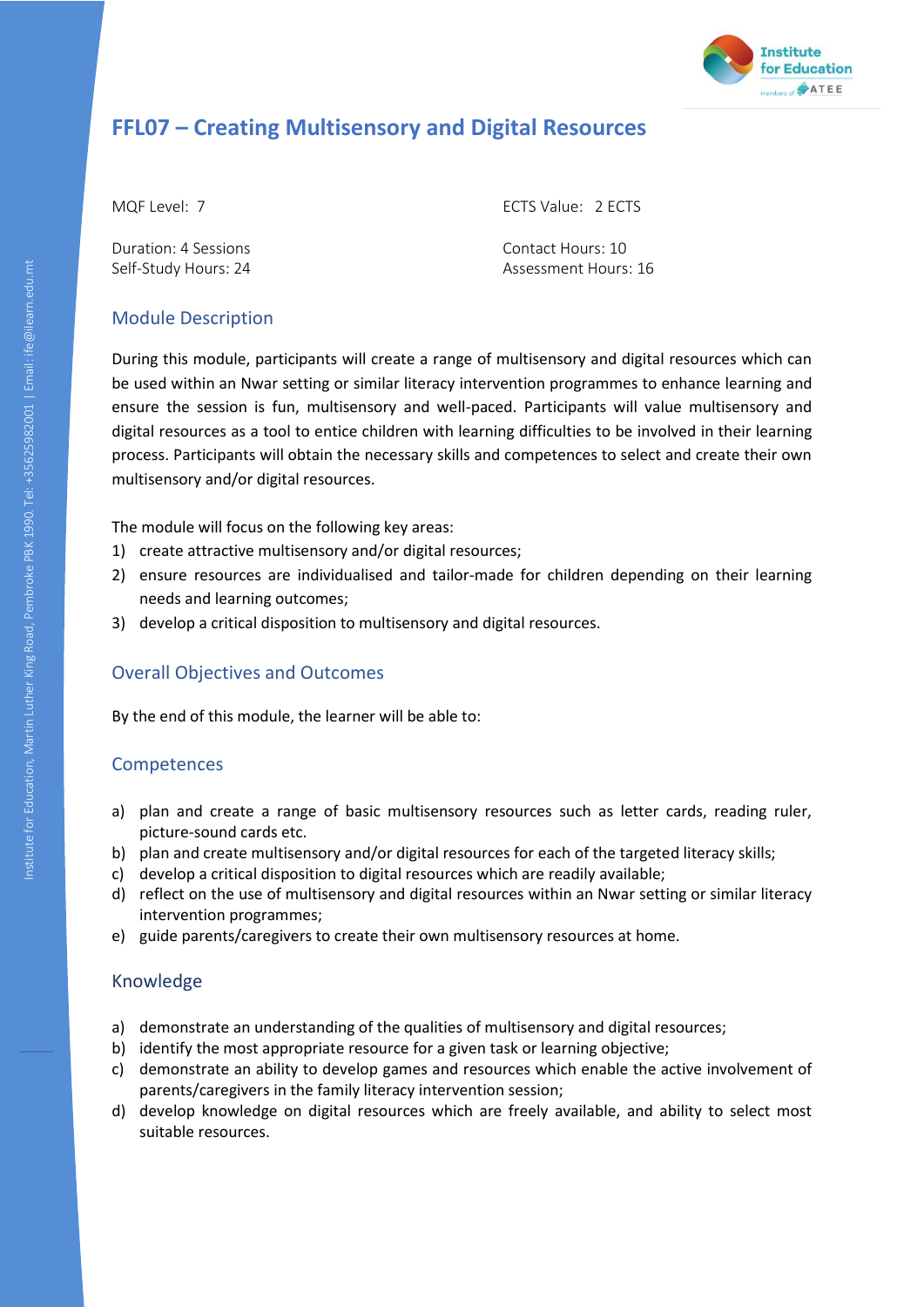

- a) examine readily available multisensory and digital resources and select the most appropriate resources that suit their learners;
- b) demonstrate an ability to produce their own tailor-made multisensory and digital resources;
- c) actively involve parents/caregivers in family literacy intervention sessions to support them to become more familiar with multisensory and digital resources, and how such resources make learning fun;
- d) assist parents/caregivers to create multisensory resources at home.

## Mode of Delivery

This module adopts a blended approach to teaching and learning. Information related to the structure and delivery of the module may be accessed through the IfE Portal. For further details, kindly refer to the Teaching, Learning and Assessment Policy and Procedures found on the Institute for Education's website.

#### Assessment Methods

This module will be assessed through: Practical Tasks and Reflection

#### Suggested Readings

#### **Core Reading List**

- 1) Biancarosa, G. & Griffiths, G. G. (2012) Technology Tools to Support Reading in the Digital Age In *The Future of Children*. Vol. 22, No. 2, Literacy Challenges for the Twenty-First Century, pp. 139- 160.
- 2) Callahan, C. (2014) Designing digital resources to effectively scaffold teachers' learning In *Journal of Educational Multimedia and Hypermedia, 23*(4), pp. 309-334. Waynesville, NC USA: Association for the Advancement of Computing in Education (AACE). Retrieved August 30, 2018 from<https://www.learntechlib.org/primary/p/147299/>
- 3) Muscat, D. & Mamo, C. (2010) *Iċ-Cavetta: Il-Manwel tal-Għalliema.* Paulo Freire Institute, Five Star Printing & Design Ltd. Malta.
- 4) Schlesinger, N.W. & Gray, S. (2017) The impact of multisensory instruction on learning letter names and sounds, word reading, and spelling, *Annals of Dyslexia,* vol. 67, no. 3, pp. 219-258.

- 1) Abbott, C. (2007) *E-inclusion: Learning Difficulties and Digital Technologies.* Futurelab Series, Report 15, Kings College, London
- 2) Guernsey, L., Levine, M., & Vaala, S. (2015) *3 truths and a fib about language and literacy apps for children* [Web log post]. Retrieved from https://www. edsurge.com/news/2015-10-20-3 truths-and-a-fibabout-language-and-literacy-apps-for-children
- 3) Kosnik, C, White, S, & Beck, C (eds) (2016) *Building Bridges: Rethinking Literacy Teacher Education in a Digital Era*, Sense Publishers, Rotterdam. Available from: ProQuest Ebook Central.
- 4) Oblinger, D.G., (2004) The Next Generation of Educational Engagement. In *Journal of Interactive Media in Education*. 2004(1), p. Art. 10. DOI[:http://doi.org/10.5334/2004-8-oblinger](http://doi.org/10.5334/2004-8-oblinger)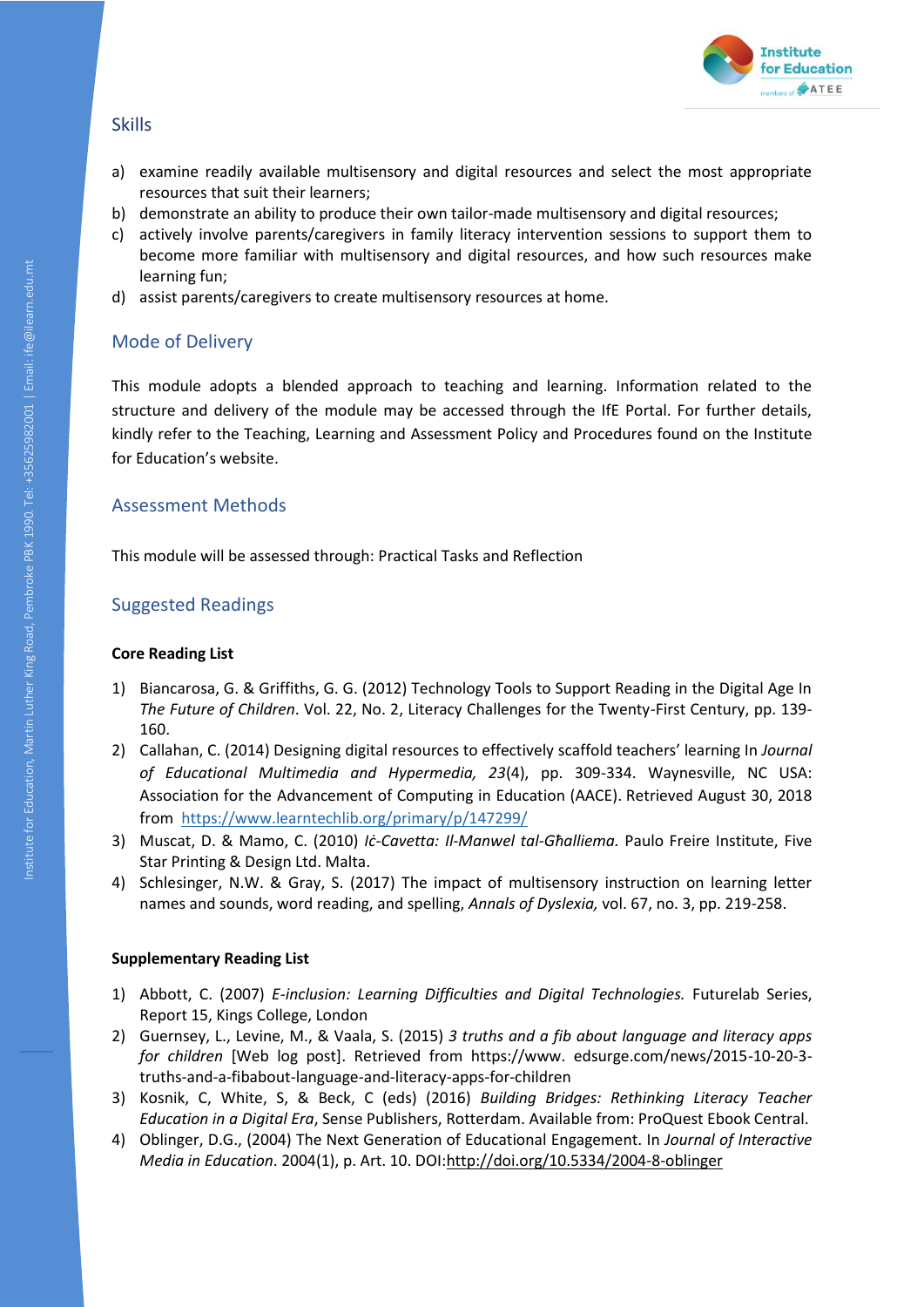

# **FFL08 – Planning a Family Literacy Intervention Session**

Duration: 2 Sessions Contact Hours: 5

MQF Level: 7 ECTS Value: 1 ECTS

Self-Study Hours: 12 Assessment Hours: 8

# Module Description

Literacy difficulties may contribute to early school leaving. Through the previous modules, participants will have gained skills and strategies to help students presenting with literacy difficulties. This final module will consolidate previously acquired knowledge to serve as a guide to systematically plan, both long-term and daily plans in a family literacy intervention programme.

This module will also focus on the importance of parental empowerment in education, most particularly in an after-school intervention programme. Participants will be guided to reflect on practical examples to showcase the active involvement of parents/guardians in an Nwar setting or within other intervention programmes.

# Overall Objectives and Outcomes

By the end of this module, the learner will be able to:

## Competences

- a) show an understanding of the common learning difficulties and the related impact which may hinder children to attain literacy skills;
- b) identify students' literacy strengths, difficulties and needs;
- c) critically evaluate appropriate strategies and approaches to teach students effectively and address their literacy strengths, difficulties and needs;
- d) empower parents/guardians to be active participants in their child's learning;
- e) implement a range of strategies to involve parents/guardians actively in a session and carry out follow-up literacy activities at home.

- a) outline the principles of effective instruction during intervention programmes which are required to be fast-paced, include scaffolded leaning, over-learning and motivation;
- b) examine and identify the most appropriate strategies to deal with the difficulties and strengths of each student;
- c) demonstrate detailed knowledge of the challenges of working with parents/guardians and ways to overcome these difficulties and involve them actively in family literacy intervention sessions;
- d) demonstrate the ability to utilise systemic skills to enable participants to engage parents/caregivers;
- e) describe the format and development of a family literacy intervention session.